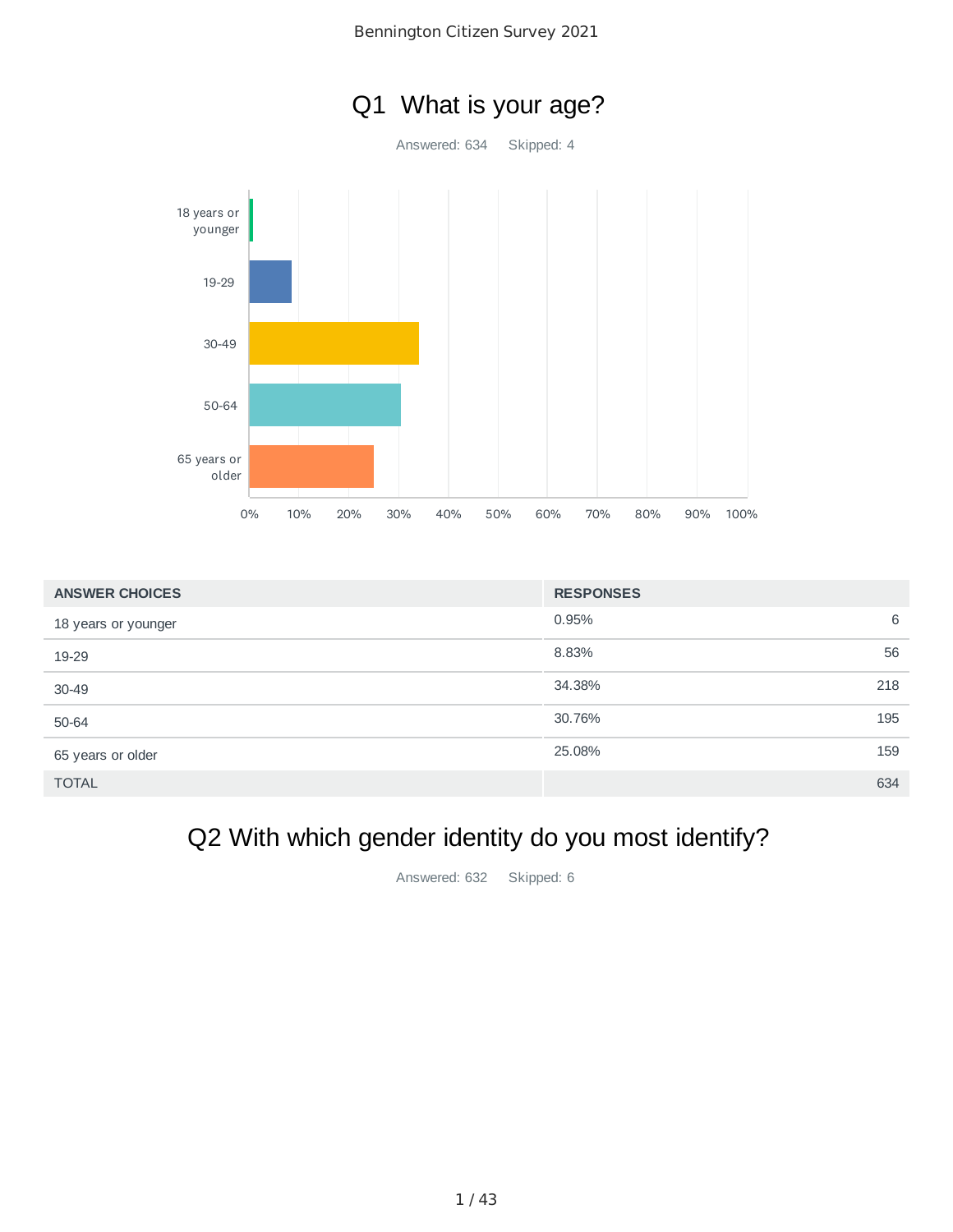

| <b>ANSWER CHOICES</b>                | <b>RESPONSES</b> |                |
|--------------------------------------|------------------|----------------|
| Male                                 | 37.66%           | 238            |
| Female                               | 59.97%           | 379            |
| Gender-queer / gender non-conforming | 1.11%            | $\overline{7}$ |
| Bi-gender                            | 0.47%            | 3              |
| Transgender female                   | 0.16%            | 1              |
| Transgender male                     | $0.00\%$         | $\Omega$       |
| Other (please specify)               | 0.63%            | $\overline{4}$ |
| <b>TOTAL</b>                         |                  | 632            |

# Q3 What is your racial background?

Answered: 633 Skipped: 5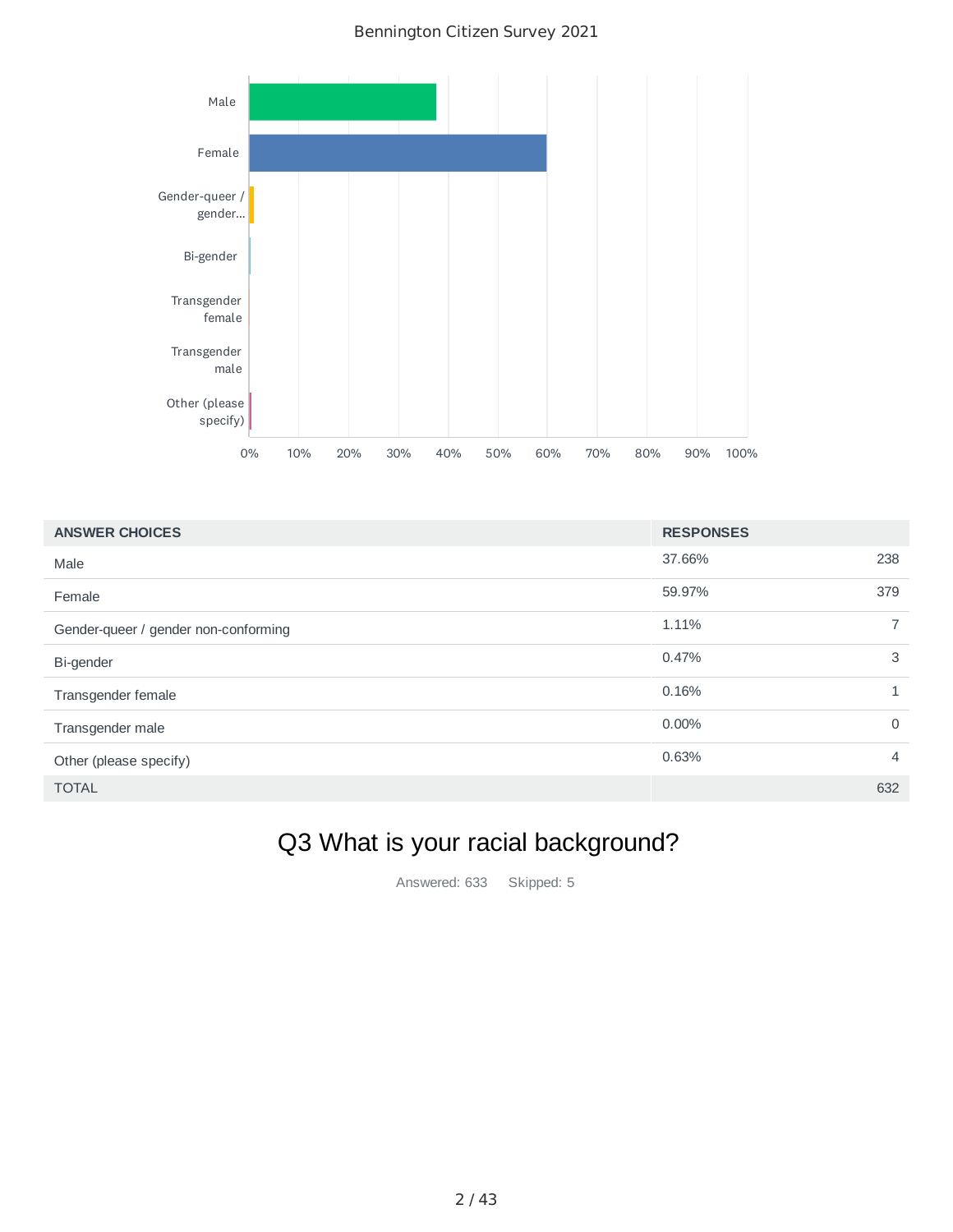

| <b>ANSWER CHOICES</b>                  | <b>RESPONSES</b> |                |
|----------------------------------------|------------------|----------------|
| African American/Black                 | 0.63%            | $\overline{4}$ |
| American Indian/Alaskan Native         | 0.32%            | 2              |
| Asian                                  | 0.63%            | $\overline{4}$ |
| Multi-Racial                           | 1.42%            | 9              |
| Hispanic/Latinx                        | 1.11%            | $\overline{7}$ |
| Middle Eastern                         | 0.00%            | $\mathbf 0$    |
| Native Hawaiian/Other Pacific Islander | 0.32%            | 2              |
| White                                  | 93.05%           | 589            |
| Other (please specify)                 | 2.53%            | 16             |
| <b>TOTAL</b>                           |                  | 633            |

## Q4 What is your relationship to Bennington?

Answered: 631 Skipped: 7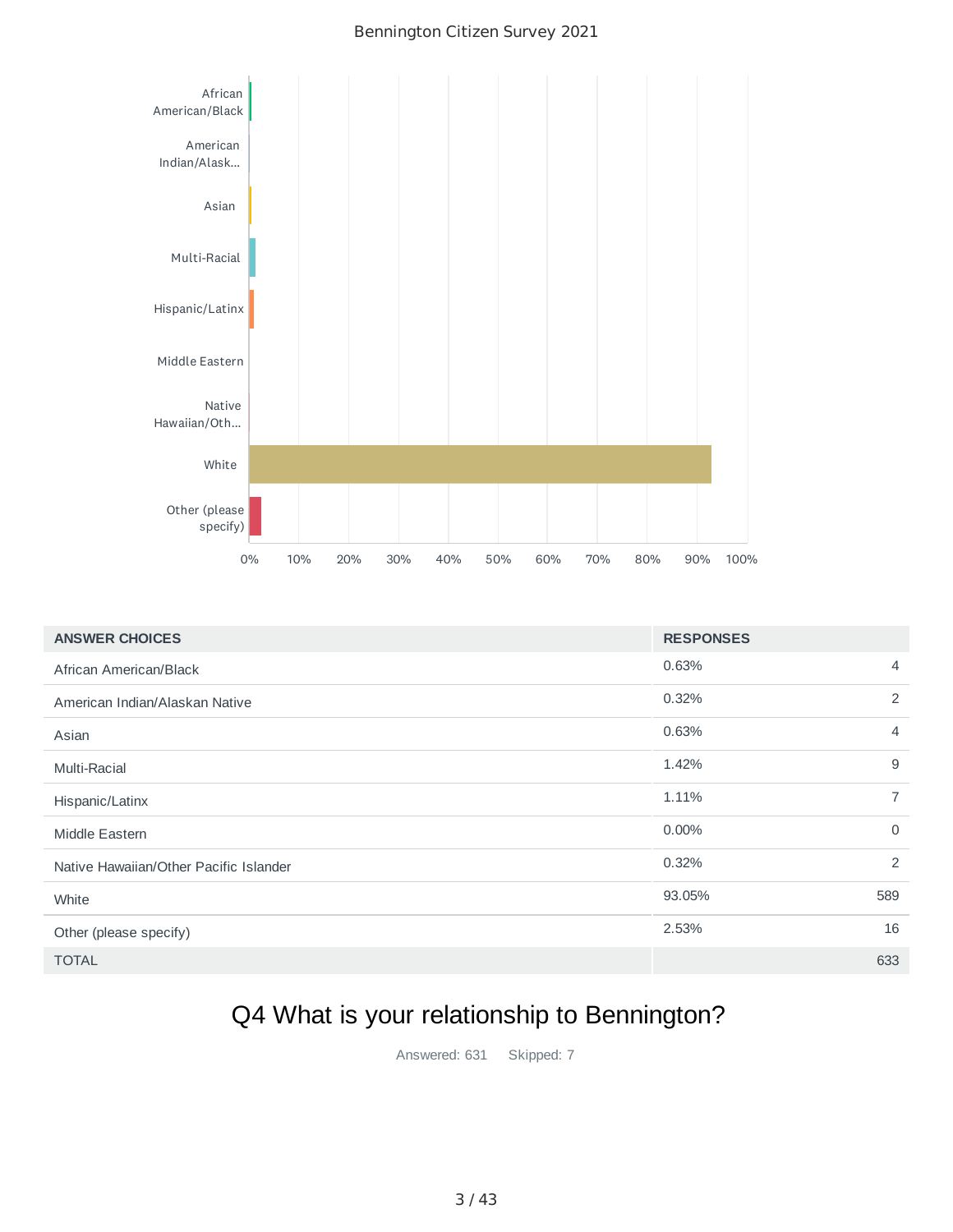

| <b>ANSWER CHOICES</b> | <b>RESPONSES</b> |     |
|-----------------------|------------------|-----|
| I work and live here. | 56.58%           | 357 |
| I work here.          | 10.94%           | 69  |
| I live here.          | 32.49%           | 205 |
| <b>TOTAL</b>          |                  | 631 |

## Q5 Please select the town/village in which you live.



Answered: 634 Skipped: 4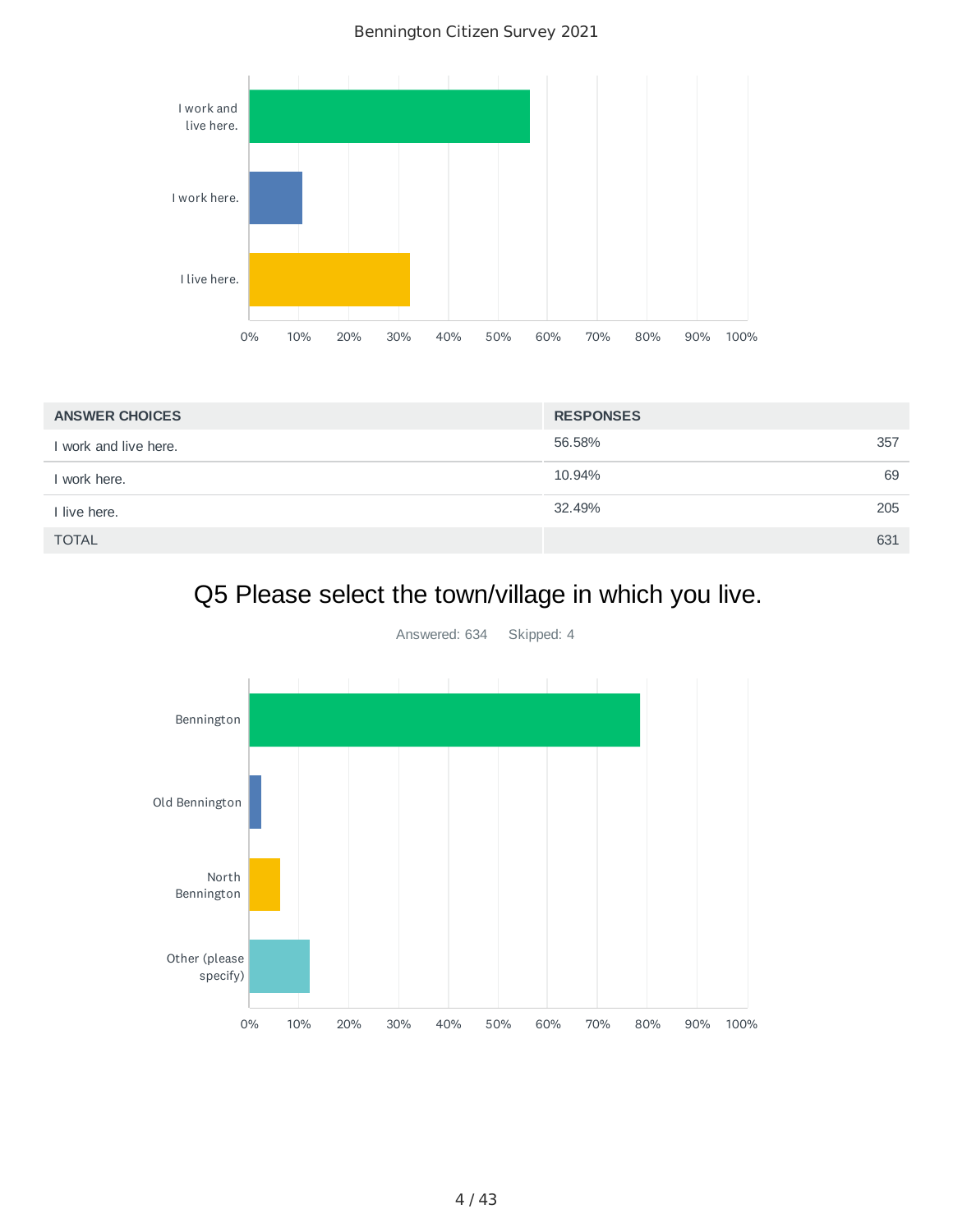| <b>ANSWER CHOICES</b>  | <b>RESPONSES</b> |     |
|------------------------|------------------|-----|
| Bennington             | 78.71%           | 499 |
| Old Bennington         | 2.52%            | 16  |
| North Bennington       | 6.31%            | 40  |
| Other (please specify) | 12.46%           | 79  |
| <b>TOTAL</b>           |                  | 634 |



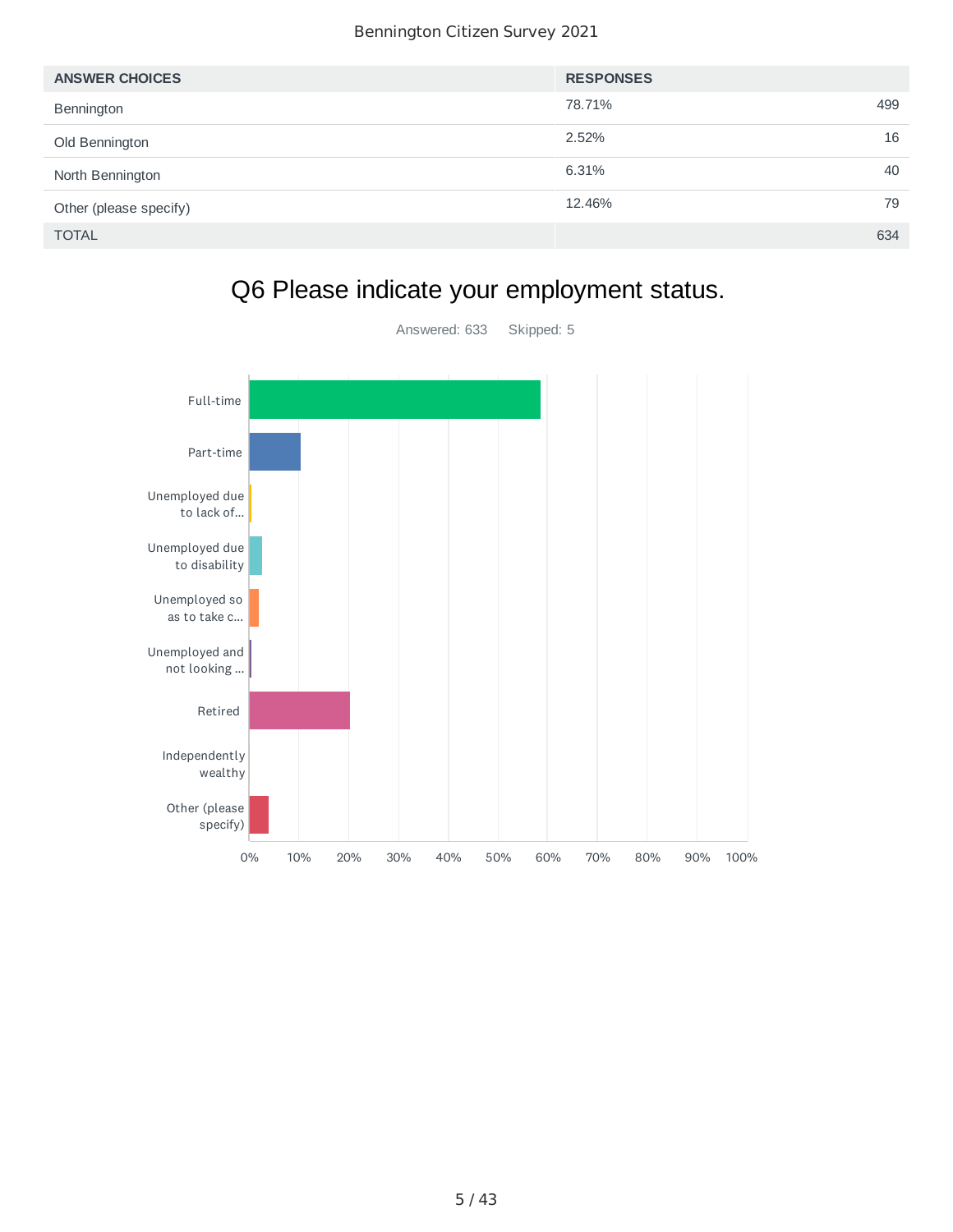| <b>ANSWER CHOICES</b>                           | <b>RESPONSES</b> |                |
|-------------------------------------------------|------------------|----------------|
| Full-time                                       | 58.61%           | 371            |
| Part-time                                       | 10.43%           | 66             |
| Unemployed due to lack of training or education | 0.63%            | $\overline{4}$ |
| Unemployed due to disability                    | 2.84%            | 18             |
| Unemployed so as to take care of family         | 2.05%            | 13             |
| Unemployed and not looking for employment       | 0.63%            | $\overline{4}$ |
| Retired                                         | 20.54%           | 130            |
| Independently wealthy                           | 0.32%            | 2              |
| Other (please specify)                          | 3.95%            | 25             |
| <b>TOTAL</b>                                    |                  | 633            |



| <b>ANSWER CHOICES</b> | <b>RESPONSES</b> |     |
|-----------------------|------------------|-----|
| rent your home?       | 18.05%           | 113 |
| own your home?        | 81.95%           | 513 |
| <b>TOTAL</b>          |                  | 626 |

# Q8 Please rate each of the following services offered by the Town

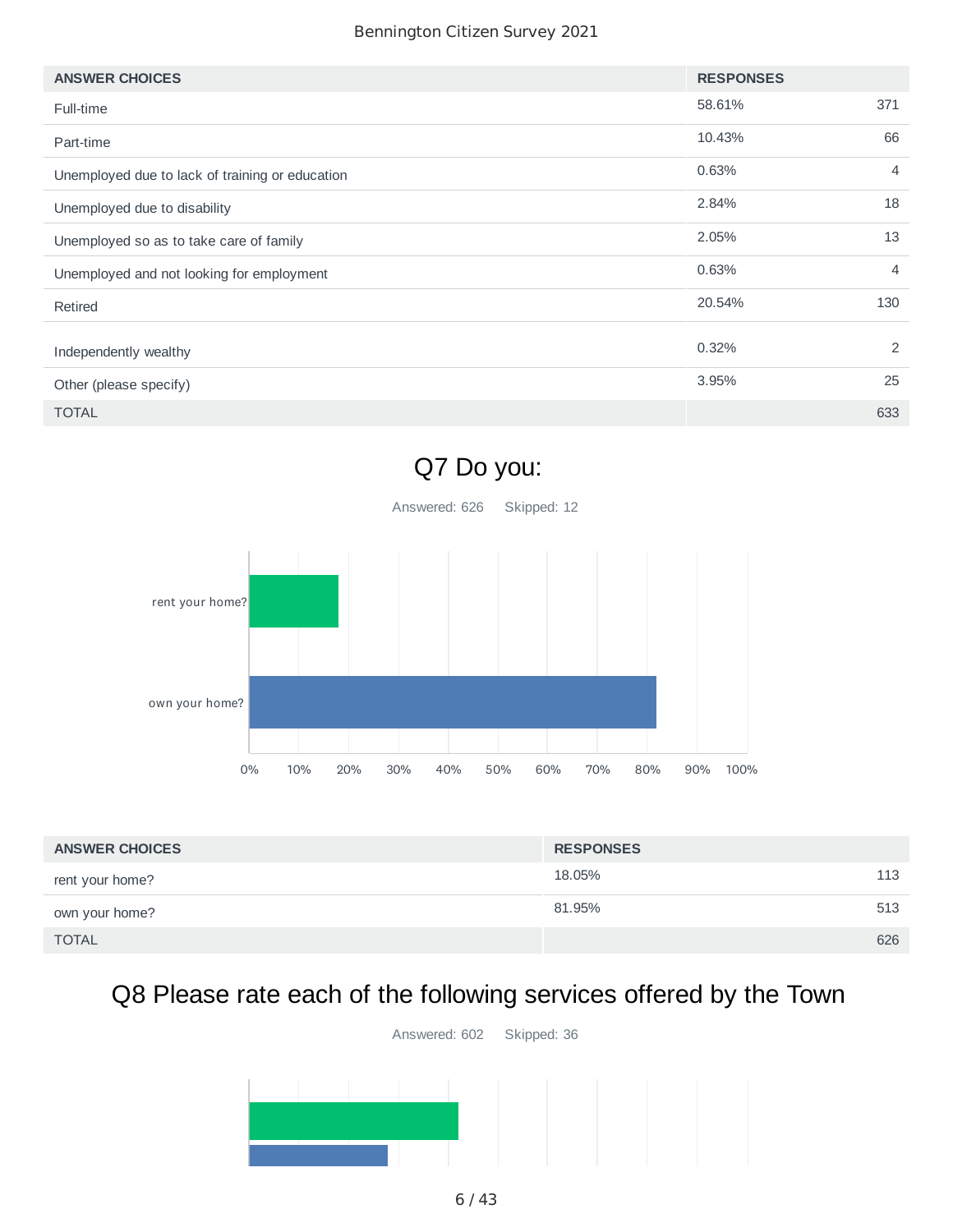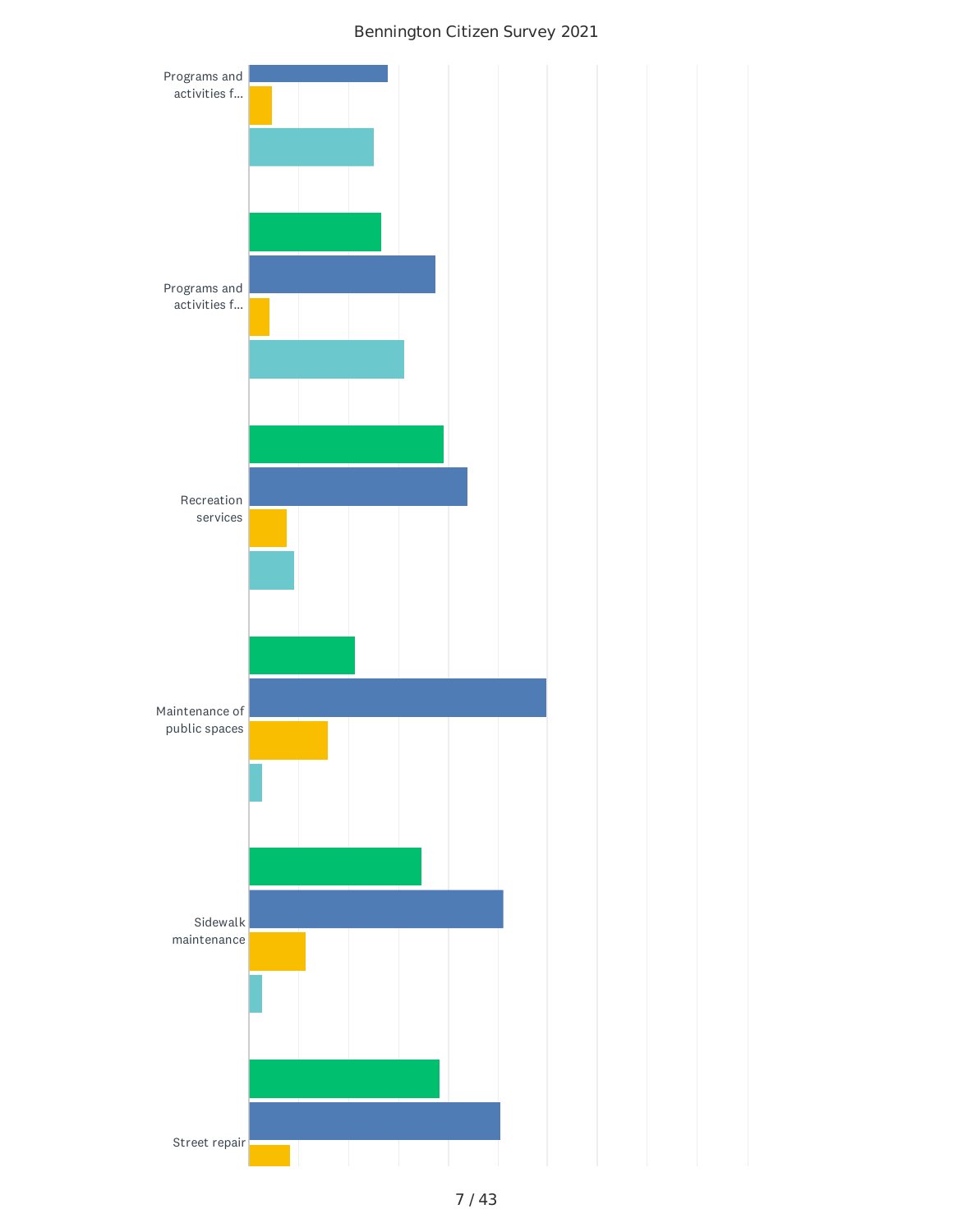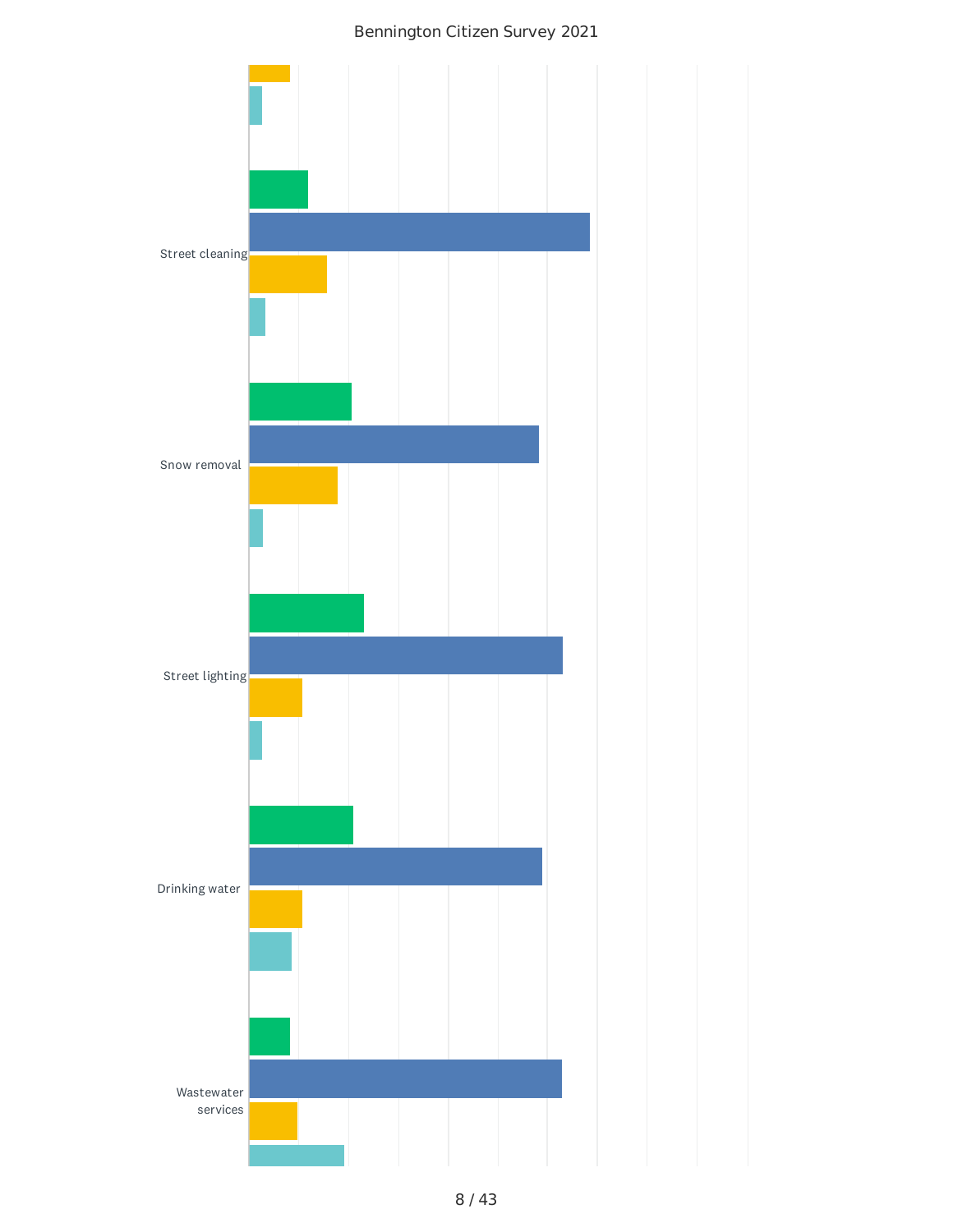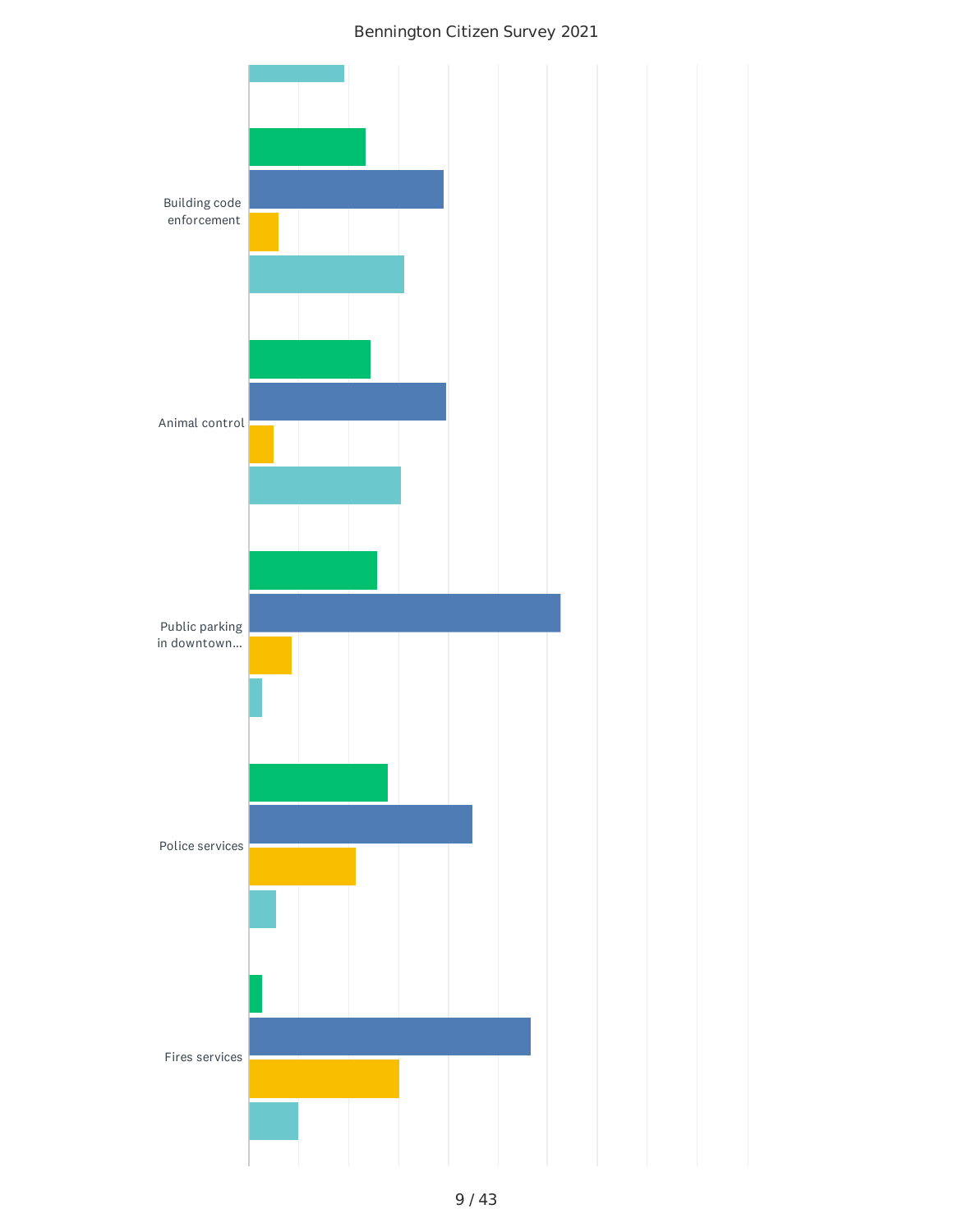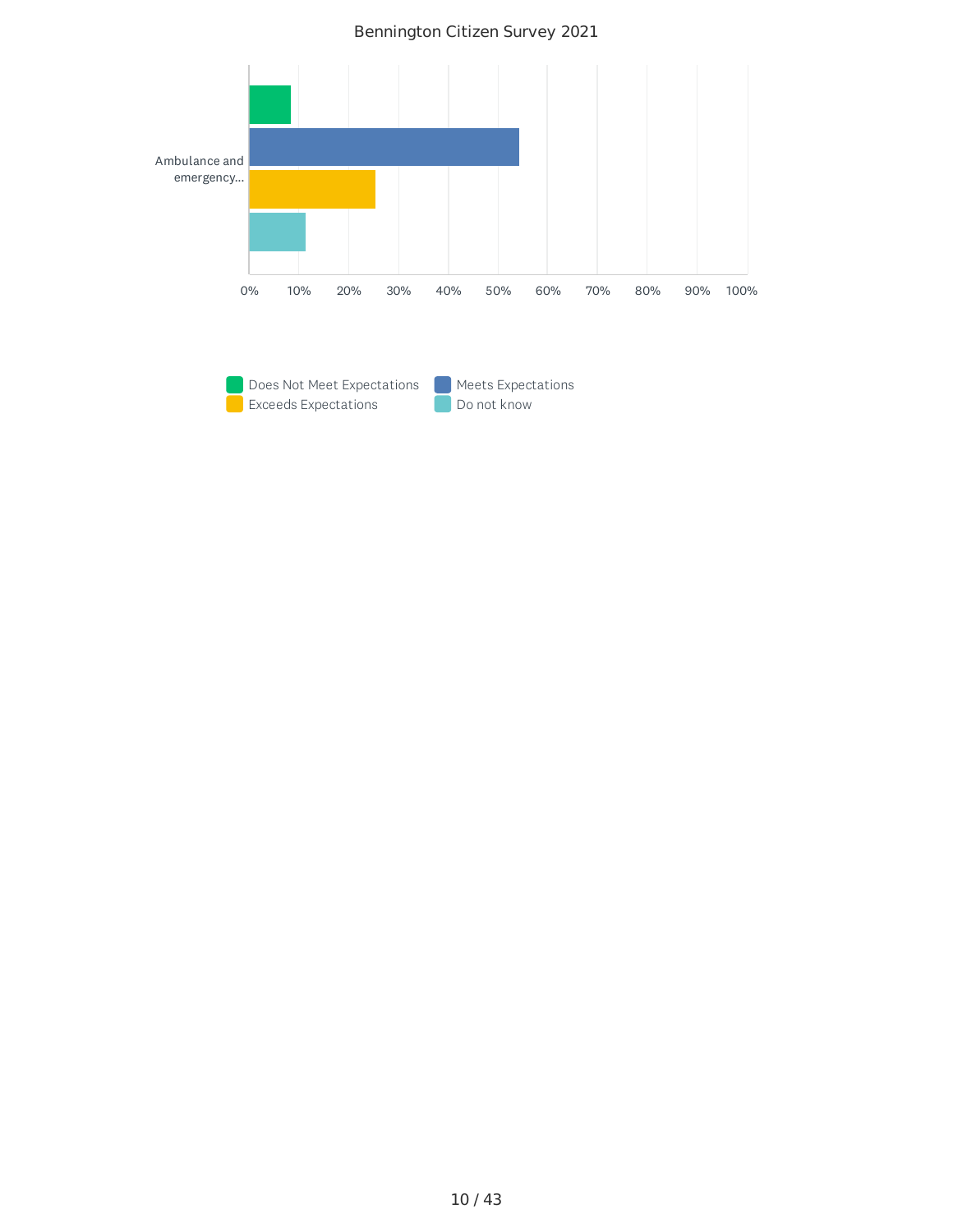|                                          | <b>DOES NOT MEET</b><br><b>EXPECTATIONS</b> | <b>MEETS</b><br><b>EXPECTATIONS</b> | <b>EXCEEDS</b><br><b>EXPECTATIONS</b> | <b>DO NOT</b><br><b>KNOW</b> | <b>TOTAL</b> | <b>WEIGHTED</b><br><b>AVERAGE</b> |
|------------------------------------------|---------------------------------------------|-------------------------------------|---------------------------------------|------------------------------|--------------|-----------------------------------|
| Programs and activities<br>for youth     | 42.21%<br>252                               | 27.97%<br>167                       | 4.69%<br>28                           | 25.13%<br>150                | 597          | 2.13                              |
| Programs and activities<br>for seniors   | 26.72%<br>159                               | 37.48%<br>223                       | 4.37%<br>26                           | 31.43%<br>187                | 595          | 2.41                              |
| Recreation services                      | 39.29%<br>233                               | 43.84%<br>260                       | 7.76%<br>46                           | 9.11%<br>54                  | 593          | 1.87                              |
| Maintenance of public<br>spaces          | 21.37%<br>128                               | 59.93%<br>359                       | 16.03%<br>96                          | 2.67%<br>16                  | 599          | 2.00                              |
| Sidewalk maintenance                     | 34.72%<br>208                               | 51.09%<br>306                       | 11.52%<br>69                          | 2.67%<br>16                  | 599          | 1.82                              |
| Street repair                            | 38.46%<br>230                               | 50.50%<br>302                       | 8.36%<br>50                           | 2.68%<br>16                  | 598          | 1.75                              |
| Street cleaning                          | 12.04%<br>72                                | 68.73%<br>411                       | 15.72%<br>94                          | 3.51%<br>21                  | 598          | 2.11                              |
| Snow removal                             | 20.74%<br>124                               | 58.36%<br>349                       | 17.89%<br>107                         | 3.01%<br>18                  | 598          | 2.03                              |
| <b>Street lighting</b>                   | 23.15%<br>138                               | 63.09%<br>376                       | 10.91%<br>65                          | 2.85%<br>17                  | 596          | 1.93                              |
| Drinking water                           | 21.18%<br>126                               | 59.16%<br>352                       | 10.92%<br>65                          | 8.74%<br>52                  | 595          | 2.07                              |
| Wastewater services                      | 8.22%<br>49                                 | 62.92%<br>375                       | 9.73%<br>58                           | 19.13%<br>114                | 596          | 2.40                              |
| <b>Building code</b><br>enforcement      | 23.45%<br>140                               | 39.20%<br>234                       | 6.03%<br>36                           | 31.32%<br>187                | 597          | 2.45                              |
| Animal control                           | 24.50%<br>146                               | 39.60%<br>236                       | 5.20%<br>31                           | 30.70%<br>183                | 596          | 2.42                              |
| Public parking in<br>downtown Bennington | 25.88%<br>155                               | 62.60%<br>375                       | 8.68%<br>52                           | 2.84%<br>17                  | 599          | 1.88                              |
| Police services                          | 27.97%<br>167                               | 44.89%<br>268                       | 21.61%<br>129                         | 5.53%<br>33                  | 597          | 2.05                              |
| Fires services                           | 2.85%<br>17                                 | 56.78%<br>339                       | 30.32%<br>181                         | 10.05%<br>60                 | 597          | 2.48                              |
| Ambulance and<br>emergency services      | 8.51%<br>51                                 | 54.42%<br>326                       | 25.54%<br>153                         | 11.52%<br>69                 | 599          | 2.40                              |

# Q9 Please rate the parks and recreational opportunities in Bennington:

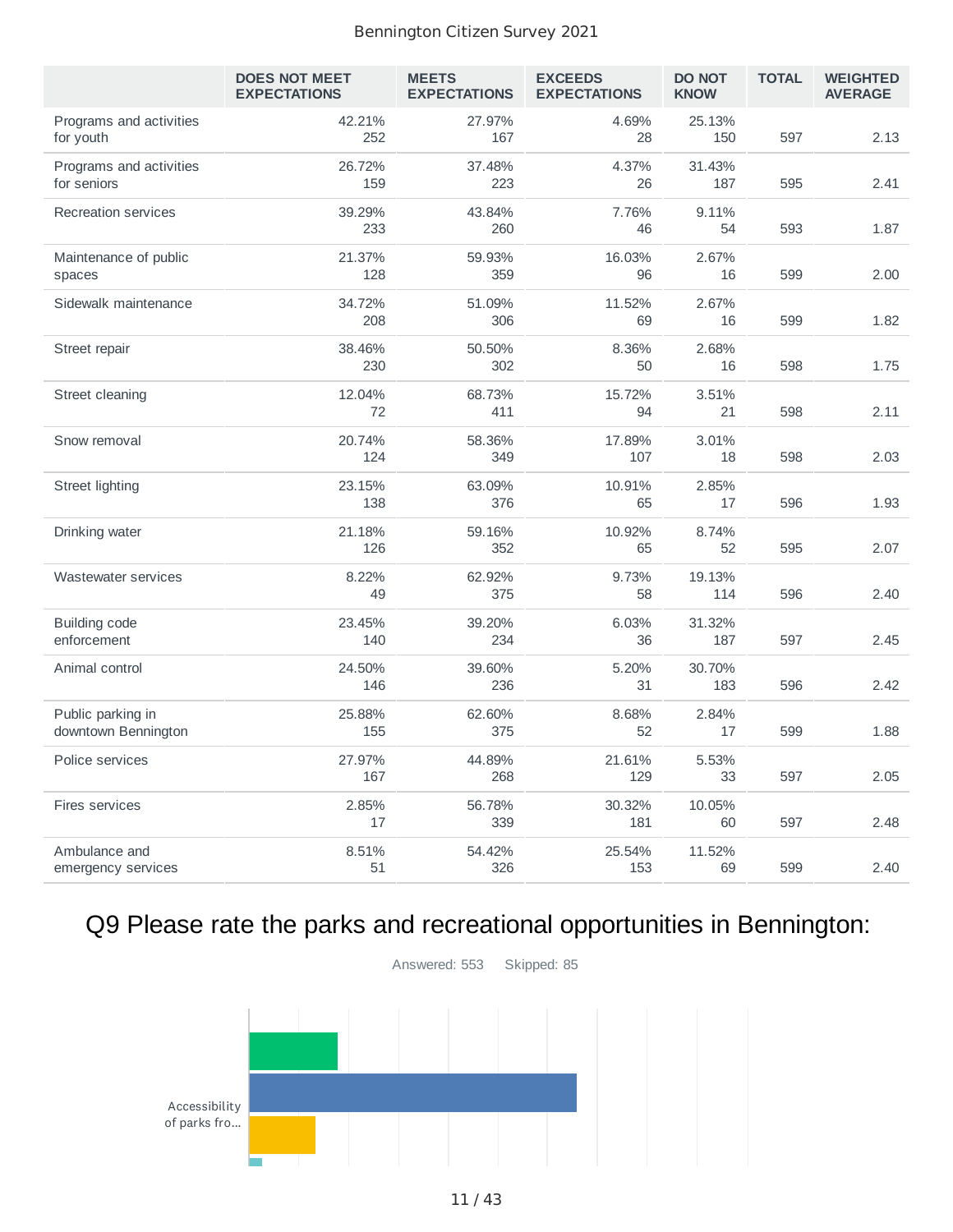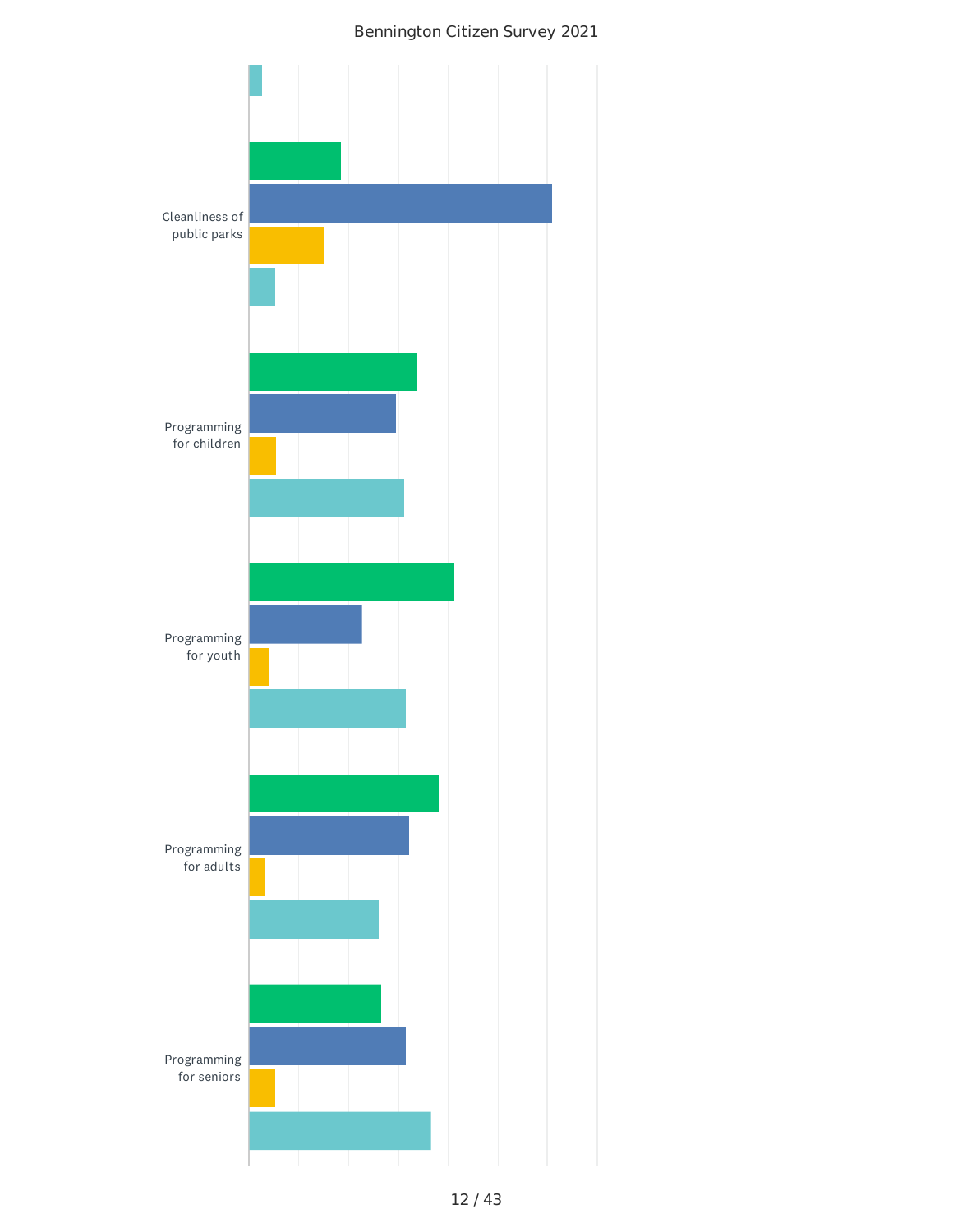

Does Not Meet Expectations **Meets** Expectations **Exceeds Expectations Do not know** 

|                                                       | <b>DOES NOT MEET</b><br><b>EXPECTATIONS</b> | <b>MEETS</b><br><b>EXPECTATIONS</b> | <b>EXCEEDS</b><br><b>EXPECTATIONS</b> | <b>DO NOT</b><br><b>KNOW</b> | <b>TOTAL</b> | <b>WEIGHTED</b><br><b>AVERAGE</b> |
|-------------------------------------------------------|---------------------------------------------|-------------------------------------|---------------------------------------|------------------------------|--------------|-----------------------------------|
| Accessibility of parks from<br>where you live or work | 17.93%<br>99                                | 65.94%<br>364                       | 13.41%<br>74                          | 2.72%<br>15                  | 552          | 2.01                              |
| Cleanliness of public parks                           | 18.48%<br>102                               | 61.05%<br>337                       | 15.22%<br>84                          | 5.25%<br>29                  | 552          | 2.07                              |
| Programming for children                              | 33.64%<br>185                               | 29.64%<br>163                       | 5.45%<br>30                           | 31.27%<br>172                | 550          | 2.34                              |
| Programming for youth                                 | 41.27%<br>227                               | 22.91%<br>126                       | 4.36%<br>24                           | 31.45%<br>173                | 550          | 2.26                              |
| Programming for adults                                | 38.14%<br>209                               | 32.12%<br>176                       | 3.47%<br>19                           | 26.28%<br>144                | 548          | 2.18                              |
| Programming for seniors                               | 26.63%<br>147                               | 31.52%<br>174                       | 5.25%<br>29                           | 36.59%<br>202                | 552          | 2.52                              |
| Accessibility of trail system<br>in town              | 25.54%<br>141                               | 46.74%<br>258                       | 10.33%<br>57                          | 17.39%<br>96                 | 552          | 2.20                              |

### Q10 How many times have you visited the following facilities/parks in the past 6 months? If need be, please feel free to provide a rough estimate.



Answered: 552 Skipped: 86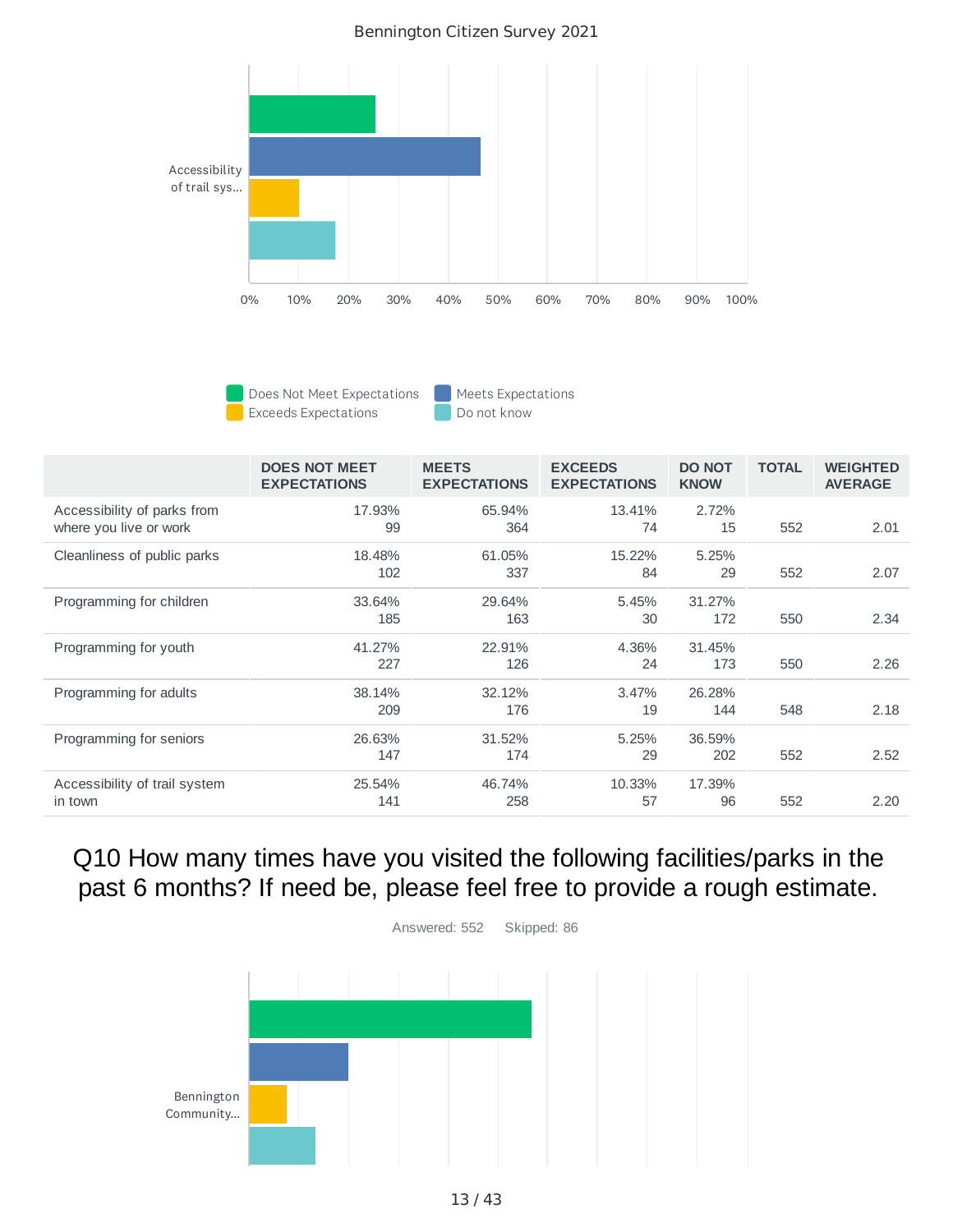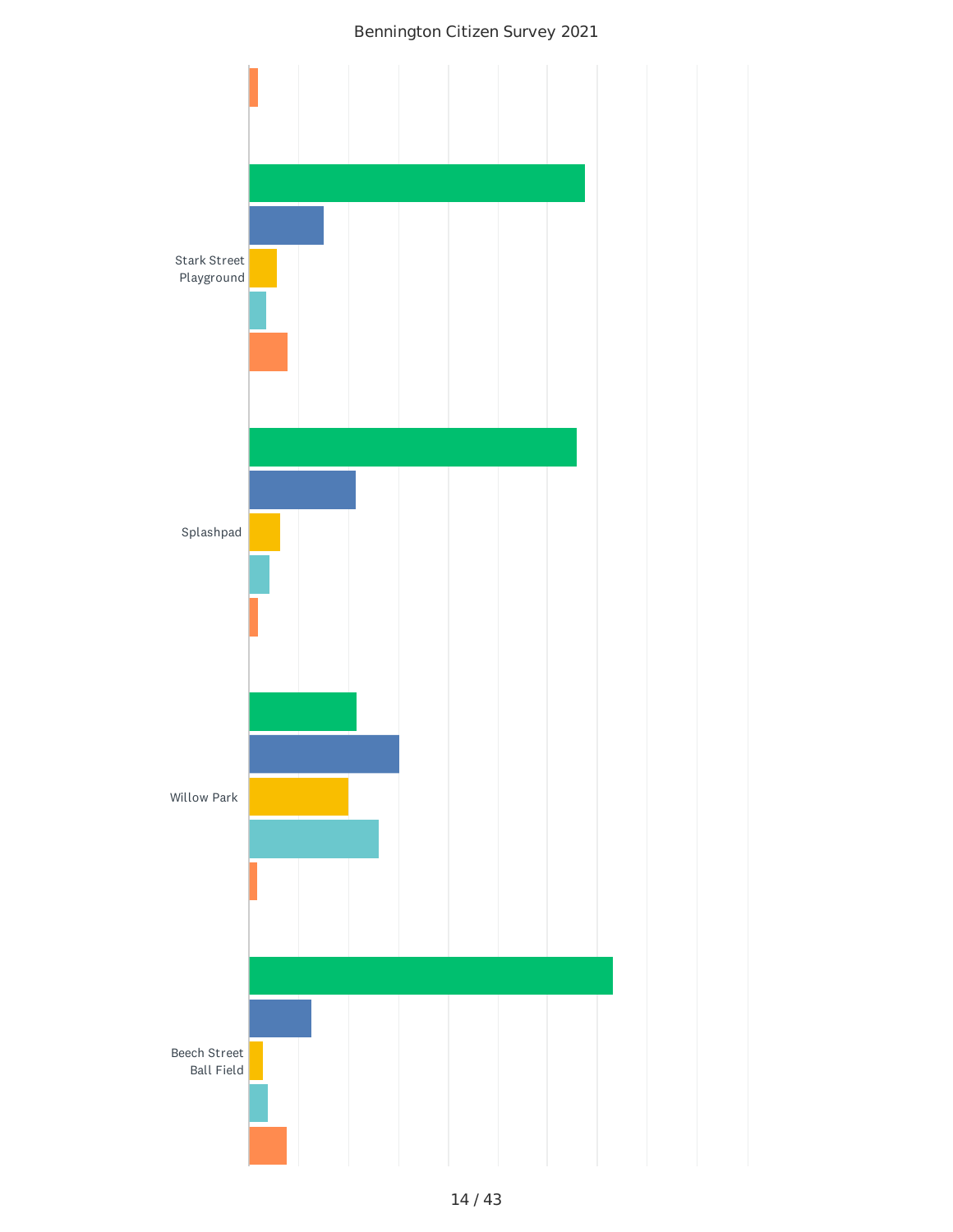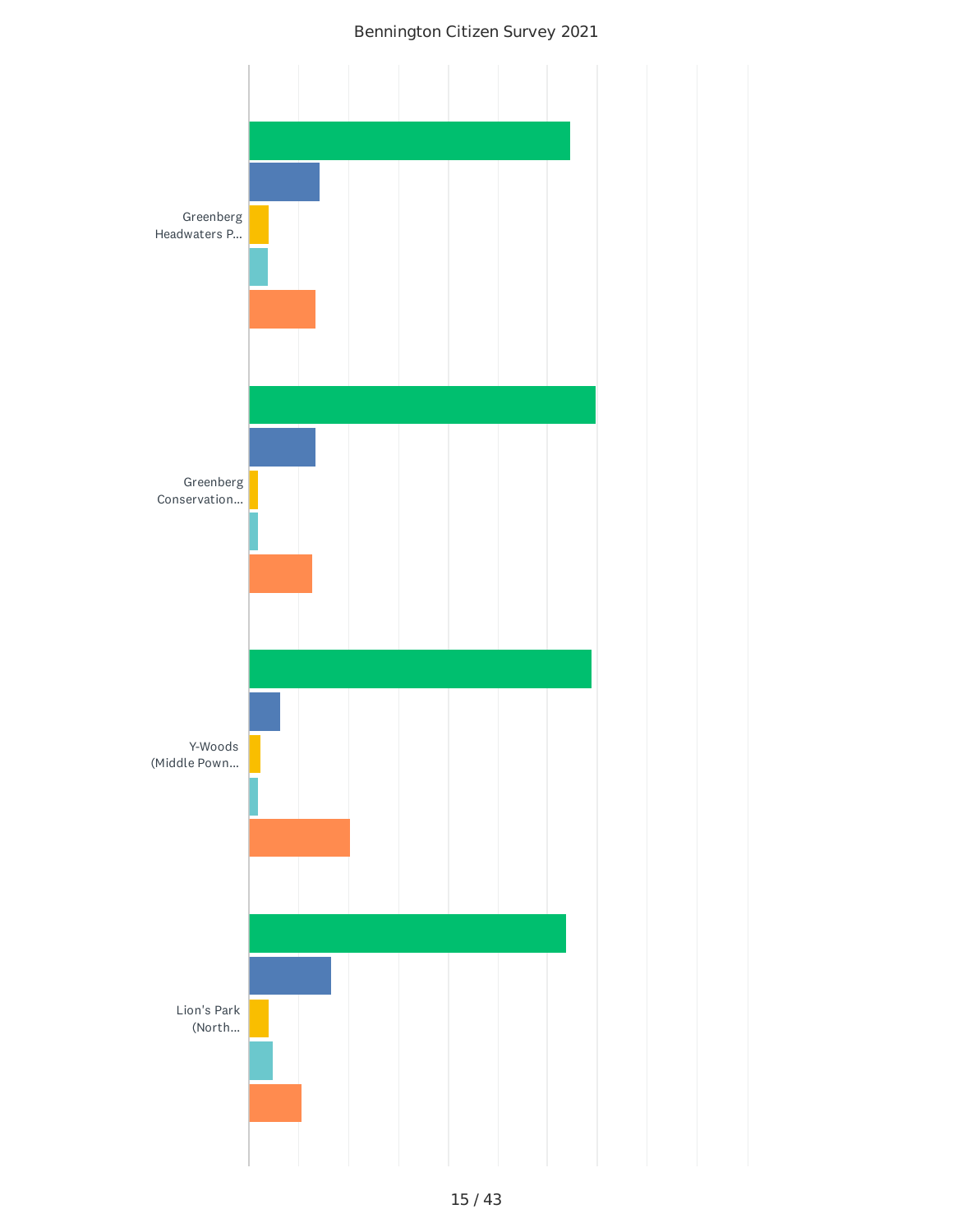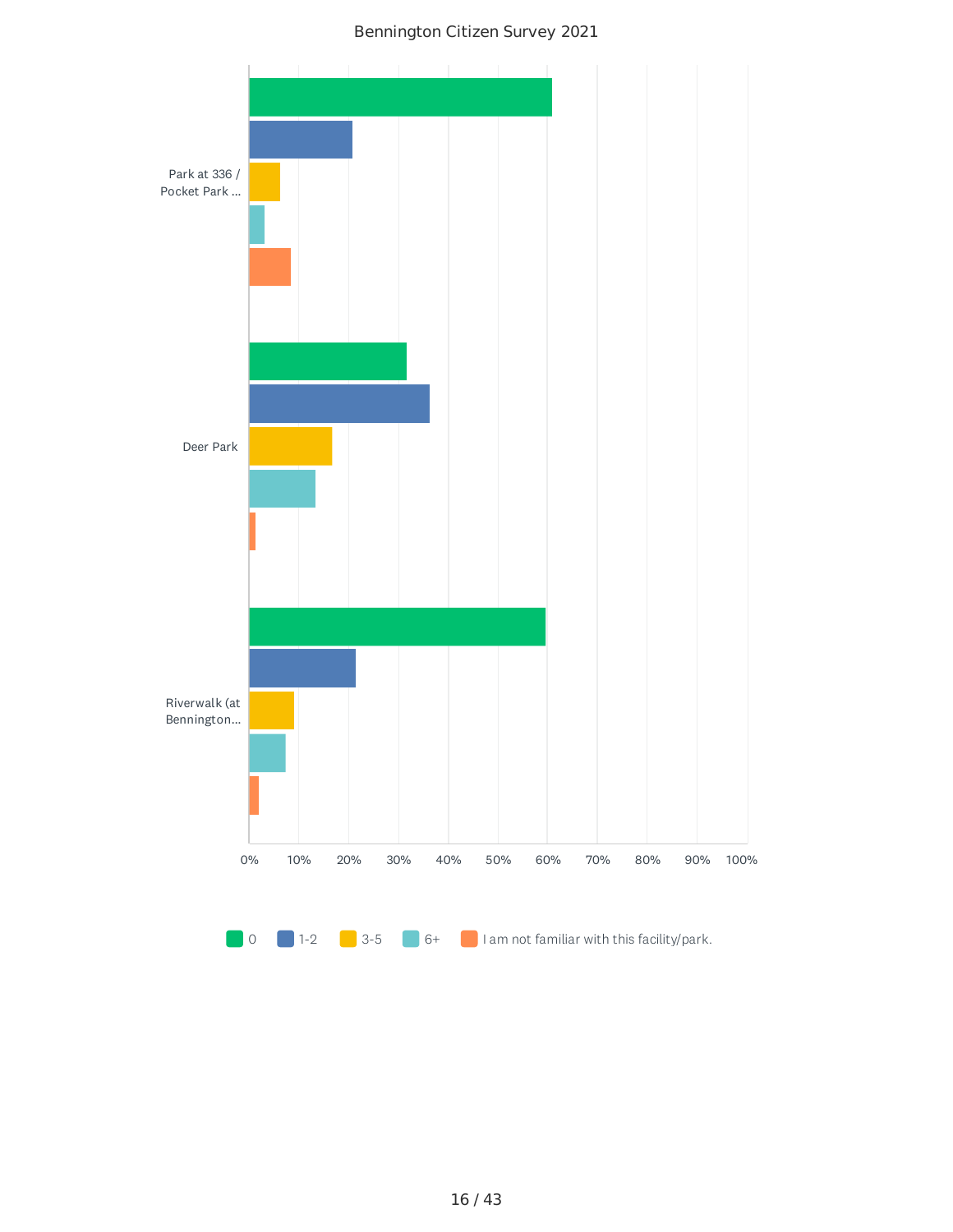|                                                     | $\bf{0}$      | $1 - 2$       | $3-5$         | $6+$          | <b>I AM NOT FAMILIAR WITH</b><br>THIS FACILITY/PARK. | <b>TOTAL</b> | <b>WEIGHTED</b><br><b>AVERAGE</b> |
|-----------------------------------------------------|---------------|---------------|---------------|---------------|------------------------------------------------------|--------------|-----------------------------------|
| <b>Bennington Community Center</b><br>(Rec Center)  | 56.99%<br>314 | 20.15%<br>111 | 7.62%<br>42   | 13.43%<br>74  | 1.81%<br>10                                          | 551          | 1.83                              |
| Stark Street Playground                             | 67.58%<br>371 | 15.12%<br>83  | 5.83%<br>32   | 3.64%<br>20   | 7.83%<br>43                                          | 549          | 1.69                              |
| Splashpad                                           | 65.82%<br>362 | 21.64%<br>119 | 6.36%<br>35   | 4.18%<br>23   | 2.00%<br>11                                          | 550          | 1.55                              |
| <b>Willow Park</b>                                  | 21.83%<br>119 | 30.28%<br>165 | 20.00%<br>109 | 26.24%<br>143 | 1.65%<br>9                                           | 545          | 2.56                              |
| Beech Street Ball Field                             | 73.04%<br>401 | 12.57%<br>69  | 2.91%<br>16   | 3.83%<br>21   | 7.65%<br>42                                          | 549          | 1.60                              |
| Greenberg Headwaters Park<br>(Morgan St.)           | 64.53%<br>353 | 14.26%<br>78  | 4.02%<br>22   | 3.84%<br>21   | 13.35%<br>73                                         | 547          | 1.87                              |
| Greenberg Conservation Reserve<br>(Route 7)         | 69.65%<br>381 | 13.53%<br>74  | 2.01%<br>11   | 2.01%<br>11   | 12.80%<br>70                                         | 547          | 1.75                              |
| Y-Woods (Middle Pownal Rd. /<br>Park Lawn Cemetery) | 68.85%<br>378 | 6.38%<br>35   | 2.37%<br>13   | 2.00%<br>11   | 20.40%<br>112                                        | 549          | 1.99                              |
| Lion's Park (North Bennington)                      | 63.75%<br>350 | 16.58%<br>91  | 4.01%<br>22   | 4.92%<br>27   | 10.75%<br>59                                         | 549          | 1.82                              |
| Park at 336 / Pocket Park on<br><b>Main Street</b>  | 60.95%<br>334 | 20.99%<br>115 | 6.39%<br>35   | 3.10%<br>17   | 8.58%<br>47                                          | 548          | 1.77                              |
| Deer Park                                           | 31.68%<br>172 | 36.46%<br>198 | 16.94%<br>92  | 13.44%<br>73  | 1.47%<br>8                                           | 543          | 2.17                              |
| Riverwalk (at Bennington Station)                   | 59.74%<br>328 | 21.49%<br>118 | 9.11%<br>50   | 7.47%<br>41   | 2.19%<br>12                                          | 549          | 1.71                              |

Q11 Please select which two parks or recreational facility the Town should prioritize for improvement in the upcoming budget session?

Answered: 494 Skipped: 144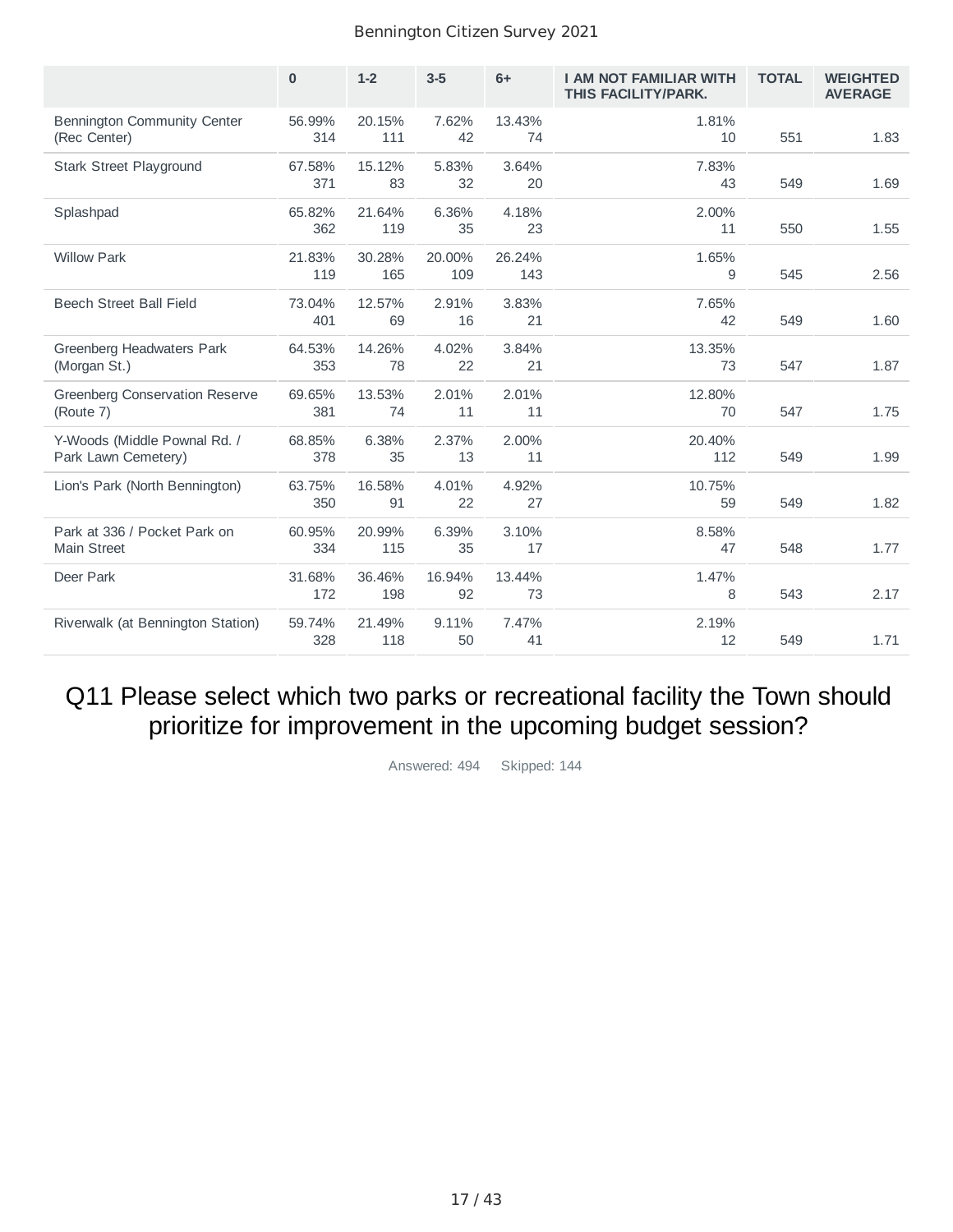

| <b>ANSWER CHOICES</b>                           | <b>RESPONSES</b> |     |
|-------------------------------------------------|------------------|-----|
| Bennington Community Center (Rec Center)        | 33.81%           | 167 |
| Stark Street Playground                         | 10.12%           | 50  |
| <b>Willow Park</b>                              | 57.49%           | 284 |
| <b>Beech Street Ballfield</b>                   | 11.94%           | 59  |
| Greenberg Headwaters Park (Morgan St.)          | 6.48%            | 32  |
| Greenberg Conservation Reserve (Route 7)        | 7.89%            | 39  |
| Y-Woods (Middle Pownal Road/Park Lawn Cemetery) | 4.86%            | 24  |
| Lion's Park (North Bennington)                  | 10.32%           | 51  |
| Splash Pad                                      | 6.48%            | 32  |
| <b>Riverwalk</b>                                | 36.84%           | 182 |
| Total Respondents: 494                          |                  |     |

## Q12 What improvements would you like to see at your selected park or facility? (Please check all that apply.)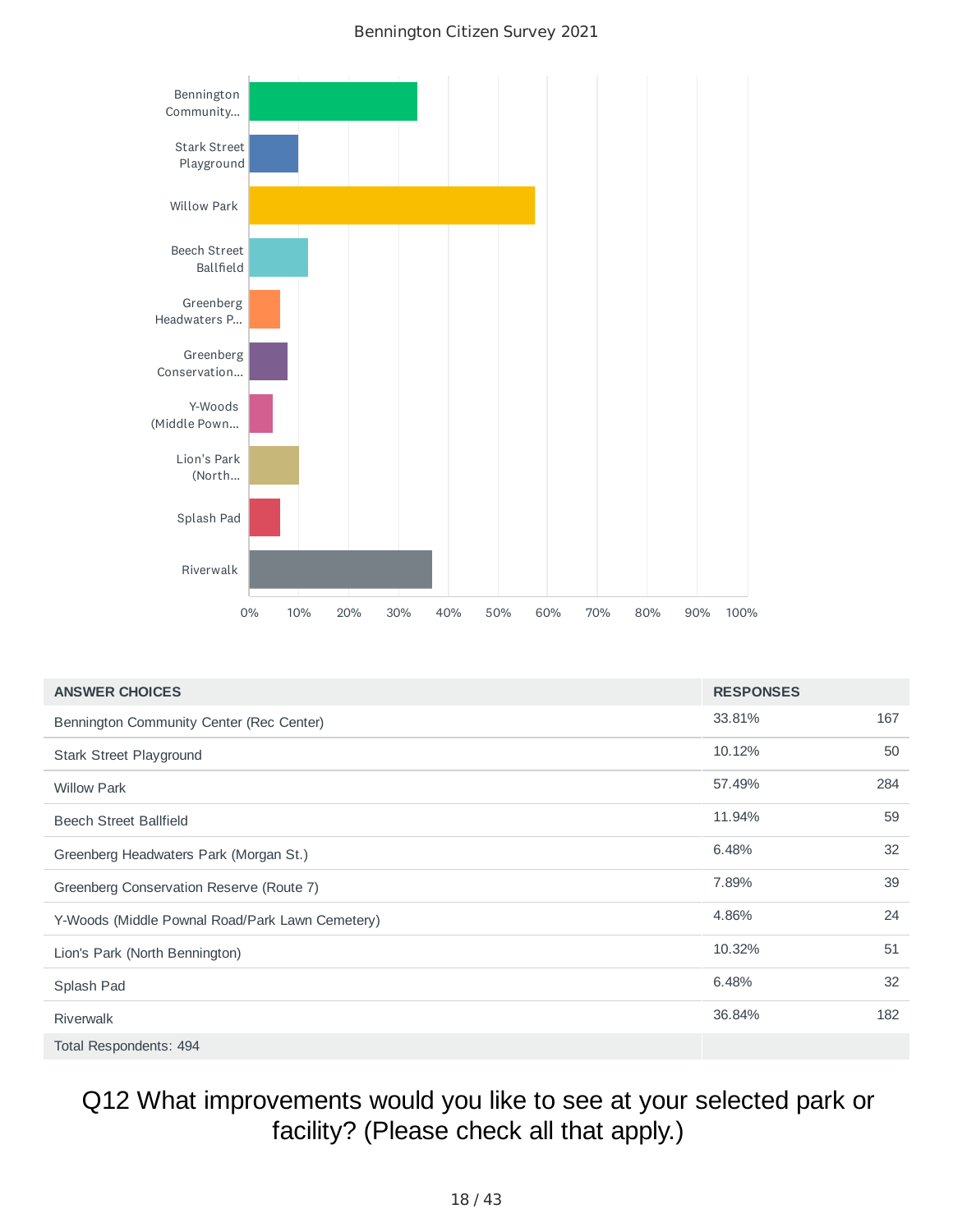Answered: 533 Skipped: 105

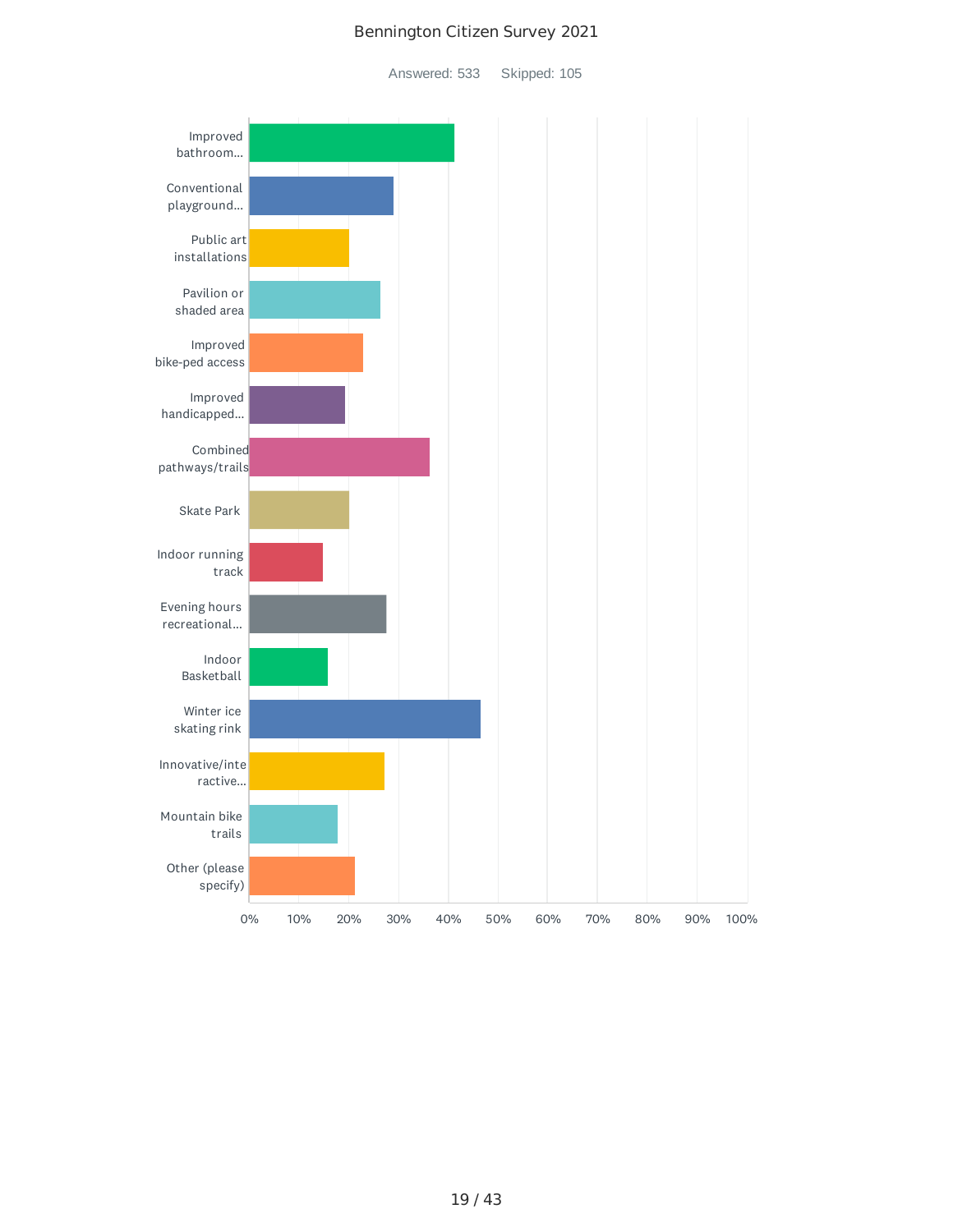| <b>ANSWER CHOICES</b>                        | <b>RESPONSES</b> |     |
|----------------------------------------------|------------------|-----|
| Improved bathroom facilities                 | 41.28%           | 220 |
| Conventional playground equipment            | 29.27%           | 156 |
| Public art installations                     | 20.26%           | 108 |
| Pavilion or shaded area                      | 26.45%           | 141 |
| Improved bike-ped access                     | 23.08%           | 123 |
| Improved handicapped access                  | 19.32%           | 103 |
| Combined pathways/trails                     | 36.40%           | 194 |
| <b>Skate Park</b>                            | 20.26%           | 108 |
| Indoor running track                         | 15.01%           | 80  |
| Evening hours recreational activities        | 27.77%           | 148 |
| <b>Indoor Basketball</b>                     | 15.95%           | 85  |
| Winter ice skating rink                      | 46.72%           | 249 |
| Innovative/interactive playground structures | 27.20%           | 145 |
| Mountain bike trails                         | 17.82%           | 95  |
| Other (please specify)                       | 21.39%           | 114 |
| Total Respondents: 533                       |                  |     |

## Q13 What aspects of the Bennington Community Center (Rec. Center) do you use?

Answered: 473 Skipped: 165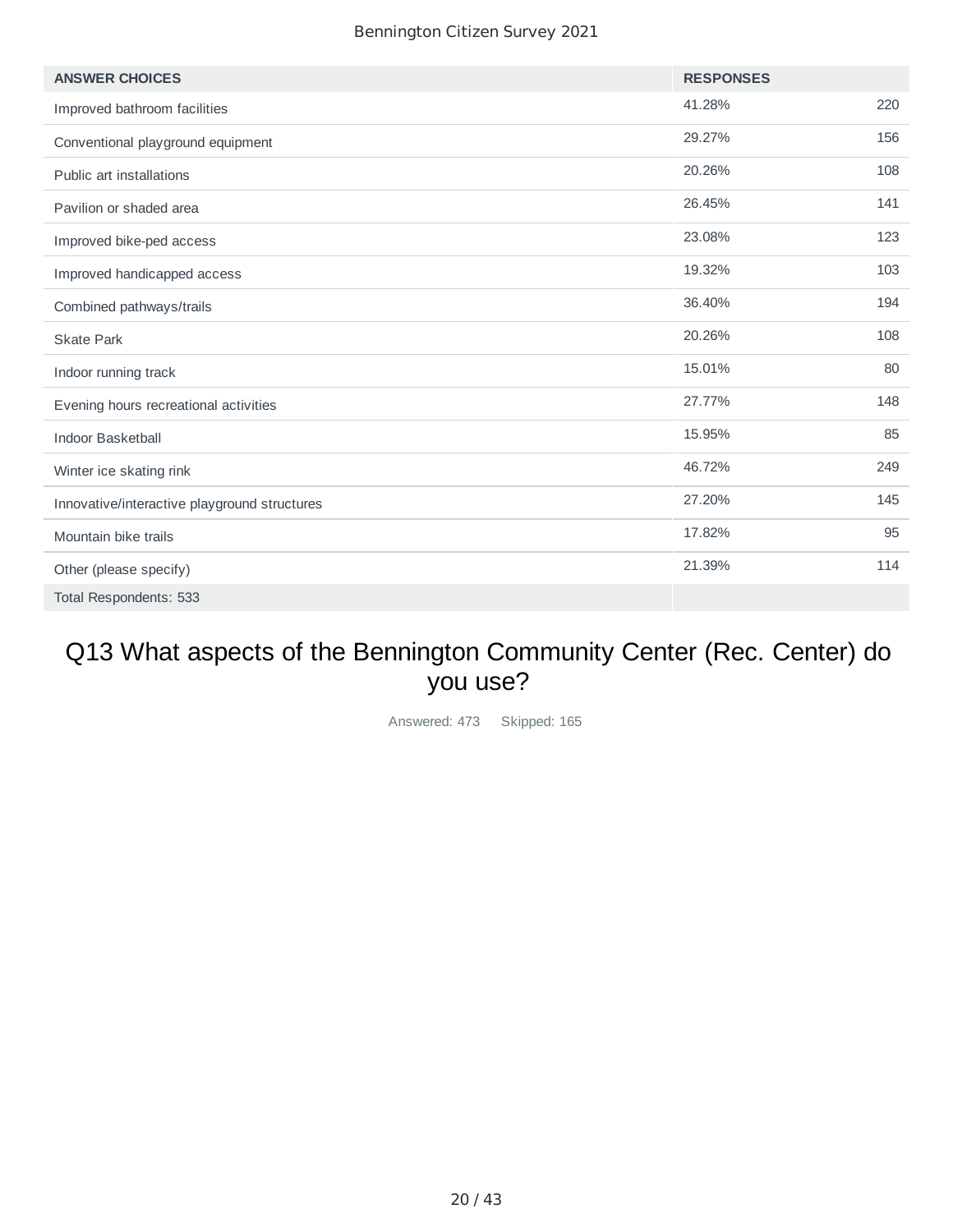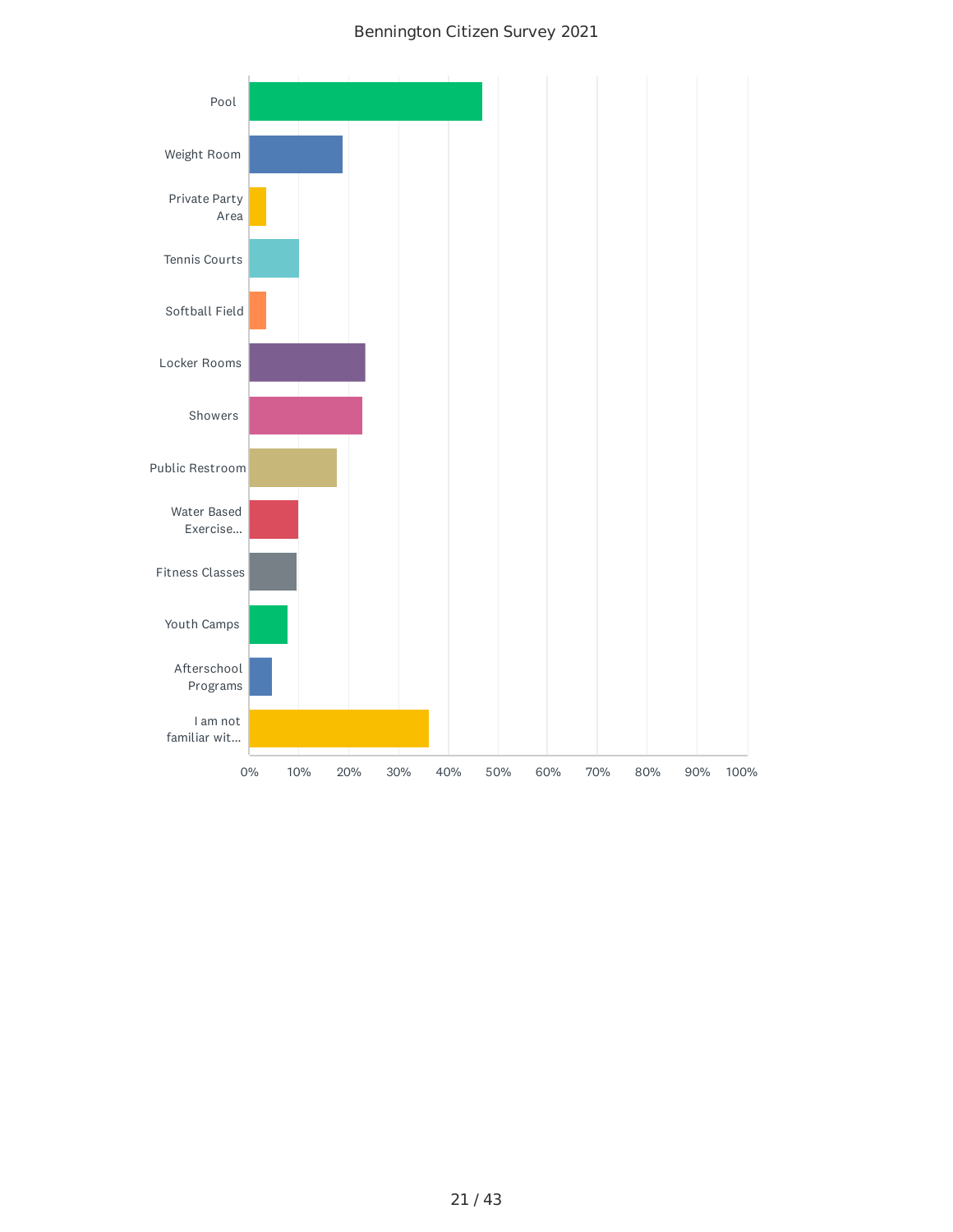| <b>ANSWER CHOICES</b>                                                | <b>RESPONSES</b> |     |
|----------------------------------------------------------------------|------------------|-----|
| Pool                                                                 | 46.93%           | 222 |
| Weight Room                                                          | 19.03%           | 90  |
| Private Party Area                                                   | 3.59%            | 17  |
| Tennis Courts                                                        | 10.15%           | 48  |
| Softball Field                                                       | 3.59%            | 17  |
| Locker Rooms                                                         | 23.47%           | 111 |
| Showers                                                              | 22.83%           | 108 |
| <b>Public Restroom</b>                                               | 17.76%           | 84  |
| Water Based Exercise Programs                                        | 9.94%            | 47  |
| <b>Fitness Classes</b>                                               | 9.51%            | 45  |
| Youth Camps                                                          | 7.82%            | 37  |
| Afterschool Programs                                                 | 4.65%            | 22  |
| I am not familiar with the Bennington Community Center (Rec. Center) | 36.15%           | 171 |
| Total Respondents: 473                                               |                  |     |

## Q14 What improvements at the Bennington Community Center (Rec. Center) would you like to see?

Answered: 246 Skipped: 392

Q15 Please rate each of the following aspects of your neighborhood.

Answered: 533 Skipped: 105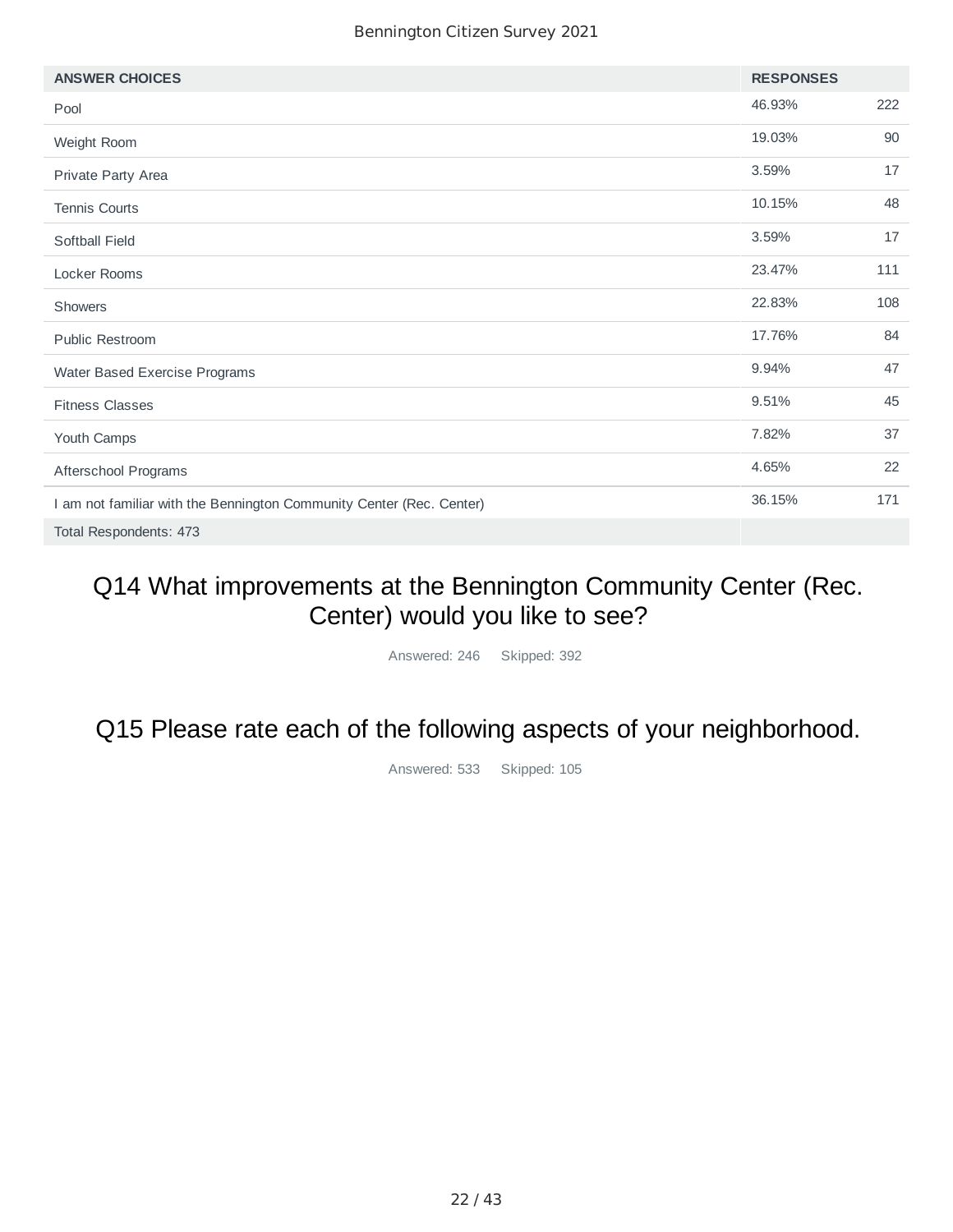

## Q16 Would you be able to access the following without a car?



Answered: 543 Skipped: 95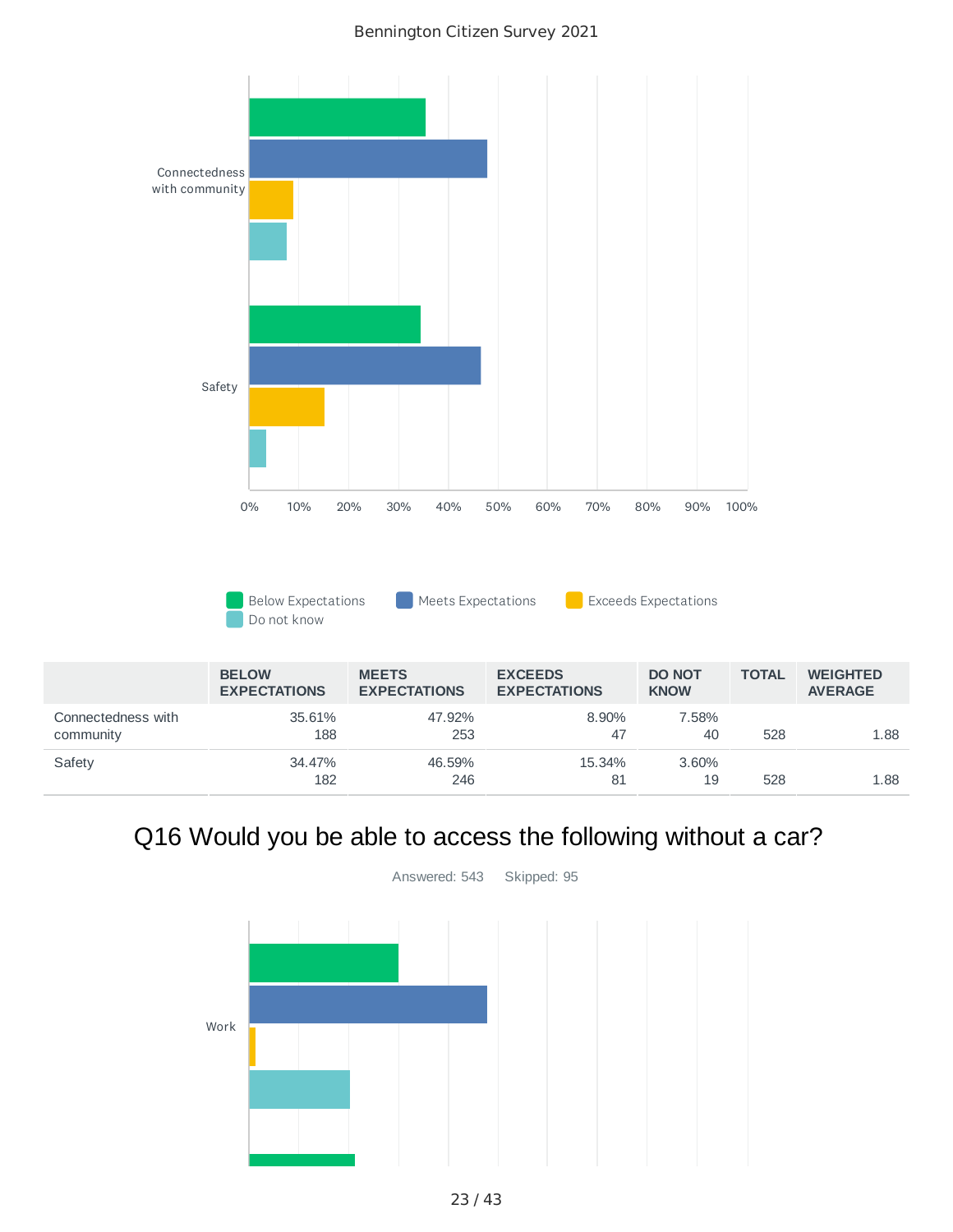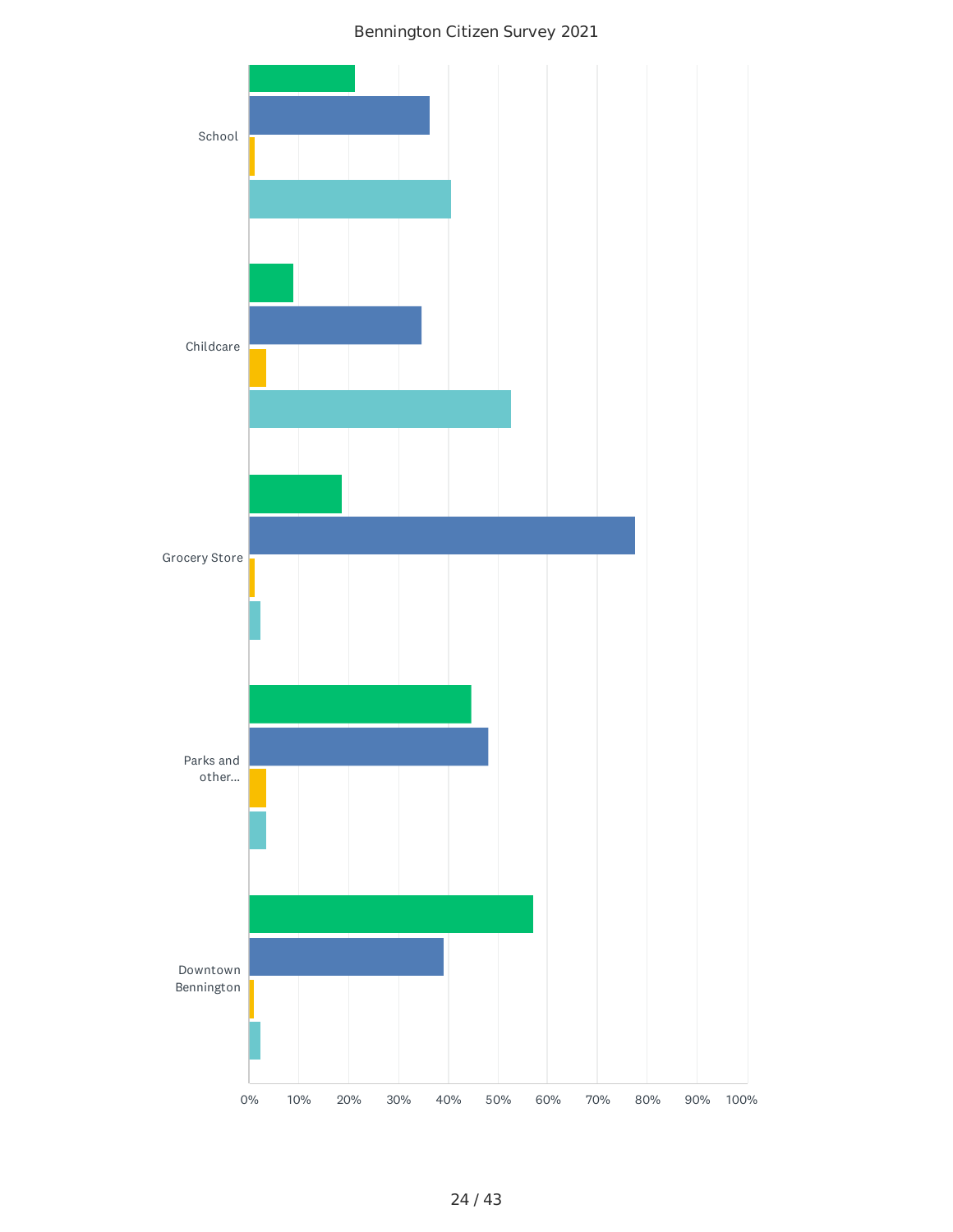

| <b>YES</b> | <b>NO</b> | <b>DO NOT KNOW</b> | N/A    | <b>TOTAL</b> |
|------------|-----------|--------------------|--------|--------------|
| 30.15%     | 47.94%    | 1.50%              | 20.41% |              |
|            |           |                    |        | 534          |
| 21.35%     | 36.52%    | 1.31%              | 40.82% |              |
| 114        | 195       |                    | 218    | 534          |
| 8.95%      | 34.86%    | 3.62%              | 52.57% |              |
| 47         | 183       | 19                 | 276    | 525          |
| 18.77%     | 77.51%    | 1.30%              | 2.42%  |              |
| 101        | 417       | 7                  | 13     | 538          |
| 44.71%     | 48.24%    | 3.53%              | 3.53%  |              |
| 241        | 260       | 19                 | 19     | 539          |
| 57.22%     | 39.26%    | 1.11%              | 2.41%  |              |
| 309        | 212       | 6                  | 13     | 540          |
|            | 161       | 256                | 8      | 109          |

### Q17 Please list, in order of preference, three streets that you would like to see improved for the community.

Answered: 378 Skipped: 260

## Q18 Please rate the performance of the Bennington Police Department:



Answered: 531 Skipped: 107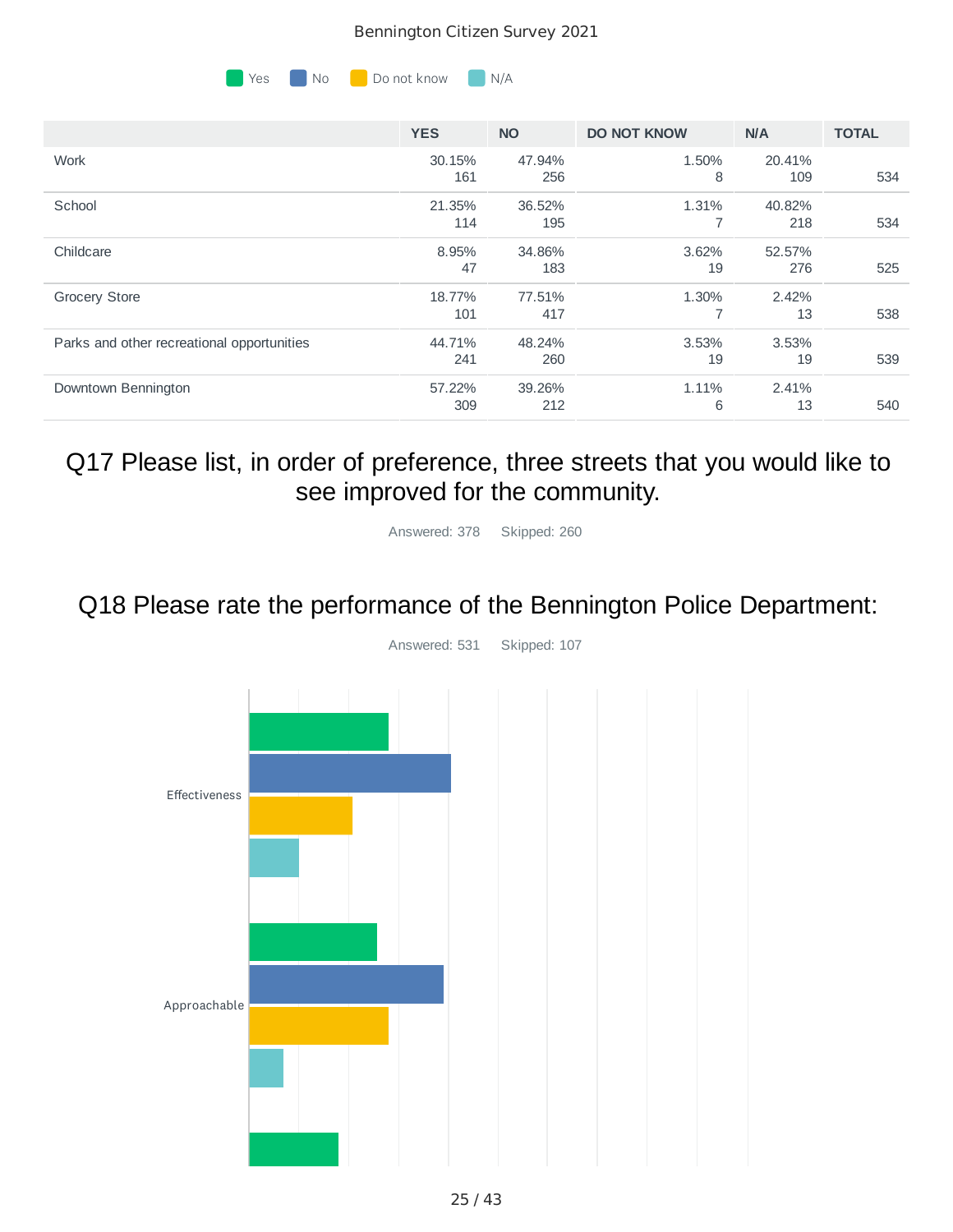

Exceeds expectations **Department Constructs** Do not know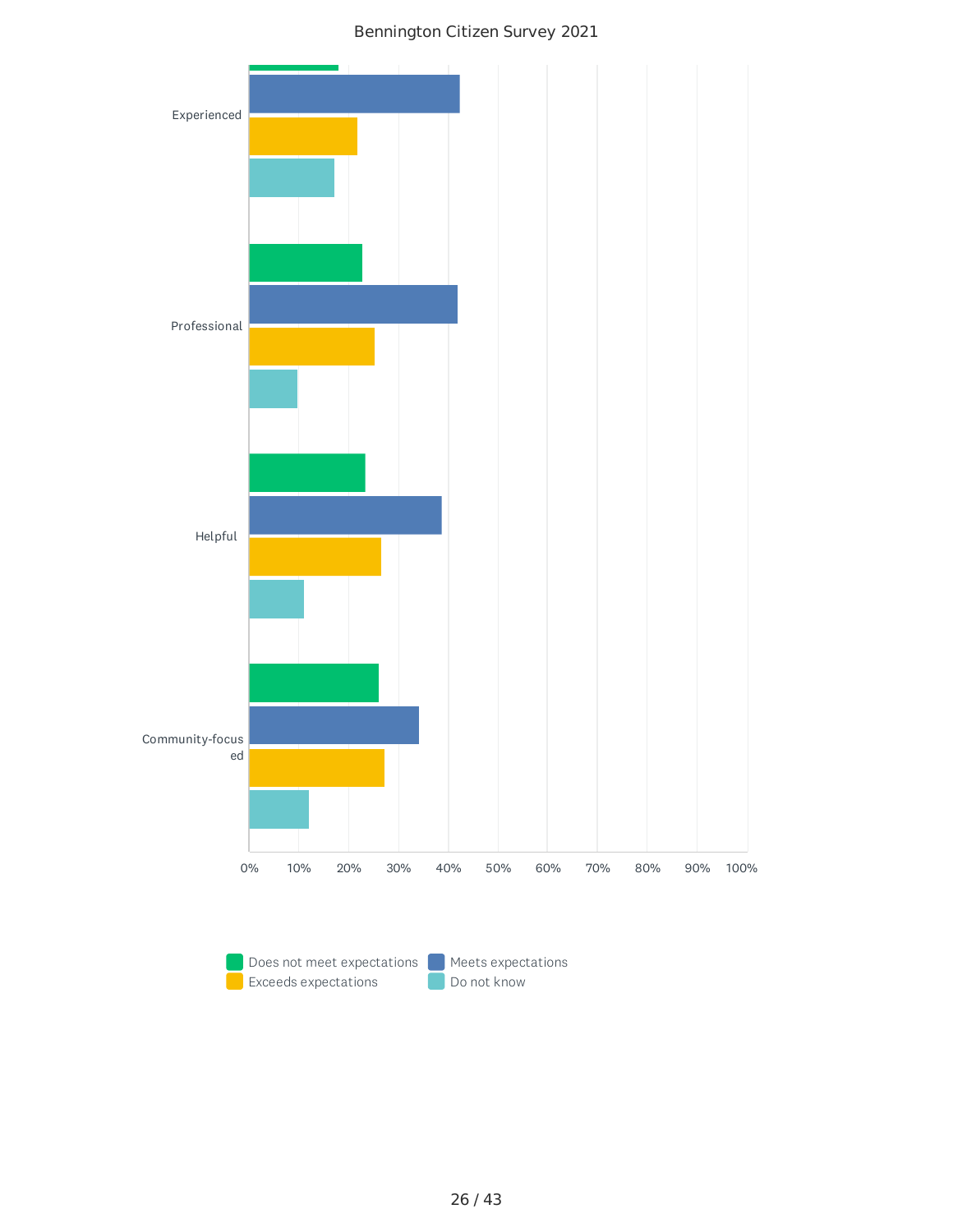|                       | <b>DOES NOT MEET</b><br><b>EXPECTATIONS</b> | <b>MEETS</b><br><b>EXPECTATIONS</b> | <b>EXCEEDS</b><br><b>EXPECTATIONS</b> | <b>DO NOT</b><br><b>KNOW</b> | <b>TOTAL</b> | <b>WEIGHTED</b><br><b>AVERAGE</b> |
|-----------------------|---------------------------------------------|-------------------------------------|---------------------------------------|------------------------------|--------------|-----------------------------------|
| <b>Effectiveness</b>  | 28.25%<br>150                               | 40.68%<br>216                       | 20.90%<br>111                         | 10.17%<br>54                 | 531          | 2.13                              |
| Approachable          | 25.80%<br>137                               | 39.17%<br>208                       | 28.06%<br>149                         | 6.97%<br>37                  | 531          | 2.16                              |
| Experienced           | 18.22%<br>96                                | 42.50%<br>224                       | 22.01%<br>116                         | 17.27%<br>91                 | 527          | 2.38                              |
| Professional          | 22.79%<br>121                               | 42.00%<br>223                       | 25.42%<br>135                         | 9.79%<br>52                  | 531          | 2.22                              |
| Helpful               | 23.54%<br>125                               | 38.79%<br>206                       | 26.55%<br>141                         | 11.11%<br>59                 | 531          | 2.25                              |
| Community-<br>focused | 26.33%<br>139                               | 34.28%<br>181                       | 27.27%<br>144                         | 12.12%<br>64                 | 528          | 2.25                              |

# Q19 Please indicate if any of the following apply to you:

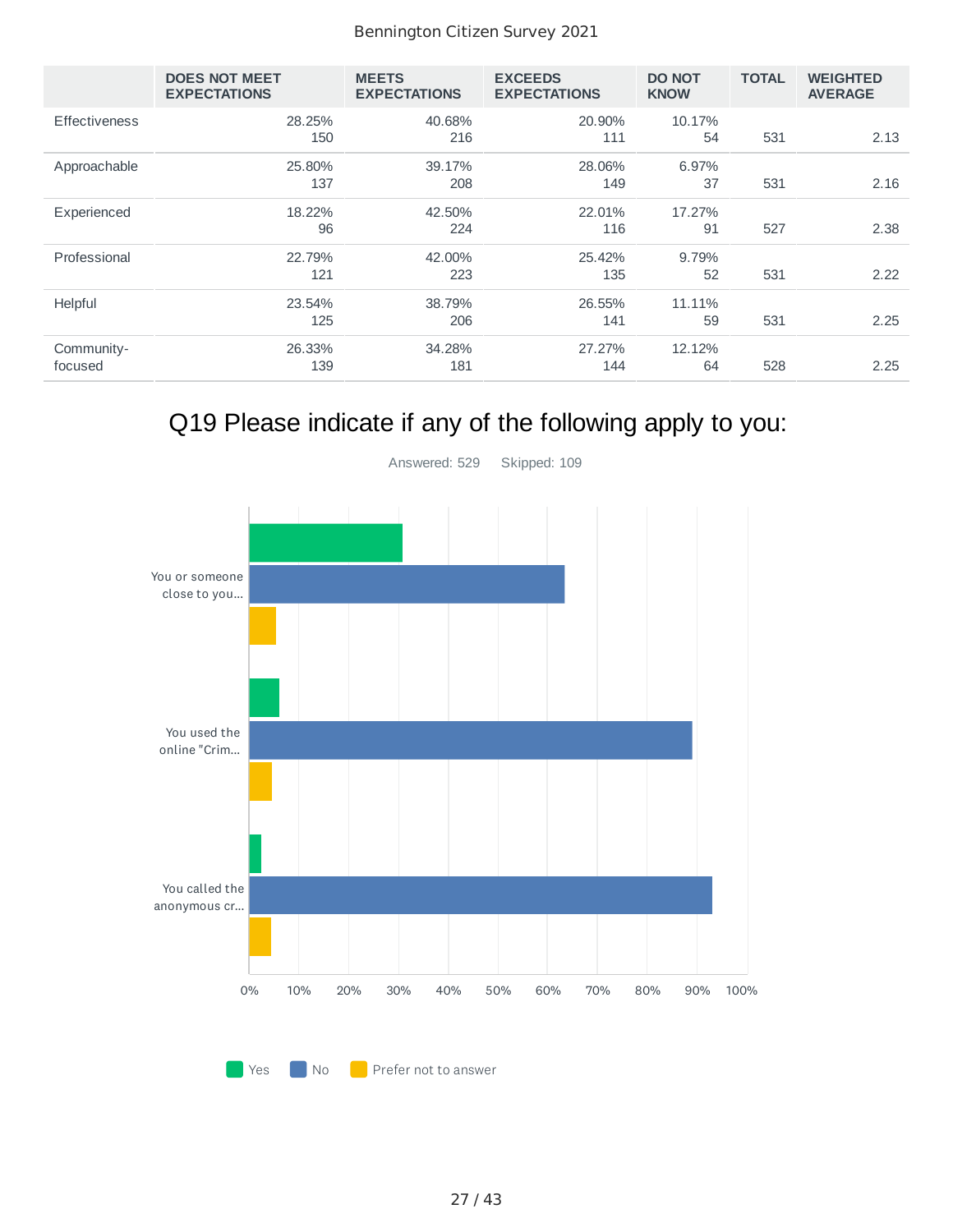|                                                                                            | <b>YES</b>     | <b>NO</b>     | <b>PREFER NOT TO</b><br><b>ANSWER</b> | <b>TOTAL</b> | <b>WEIGHTED</b><br><b>AVERAGE</b> |
|--------------------------------------------------------------------------------------------|----------------|---------------|---------------------------------------|--------------|-----------------------------------|
| You or someone close to you was a victim of a crime in<br><b>Bennington</b>                | 30.93%<br>163  | 63.57%<br>335 | 5.50%<br>29                           | 527          | 1.75                              |
| You used the online "Crime Tip Line" through the Bennington<br>Police Department's website | $6.08\%$<br>32 | 89.16%<br>469 | 4.75%<br>25                           | 526          | 1.99                              |
| You called the anonymous crime tip line (802-445-3937)                                     | 2.48%<br>13    | 93.14%<br>489 | 4.38%<br>23                           | 525          | 2.02                              |

Q20 Over the past year the Benington Police Department has made numerous changes to its policies and procedures as part of its effort to move towards a community policing model. What suggestions would you like to share to help us further this effort?

Answered: 325 Skipped: 313

Q21 Please review the following aspects of downtown Bennington:



28 / 43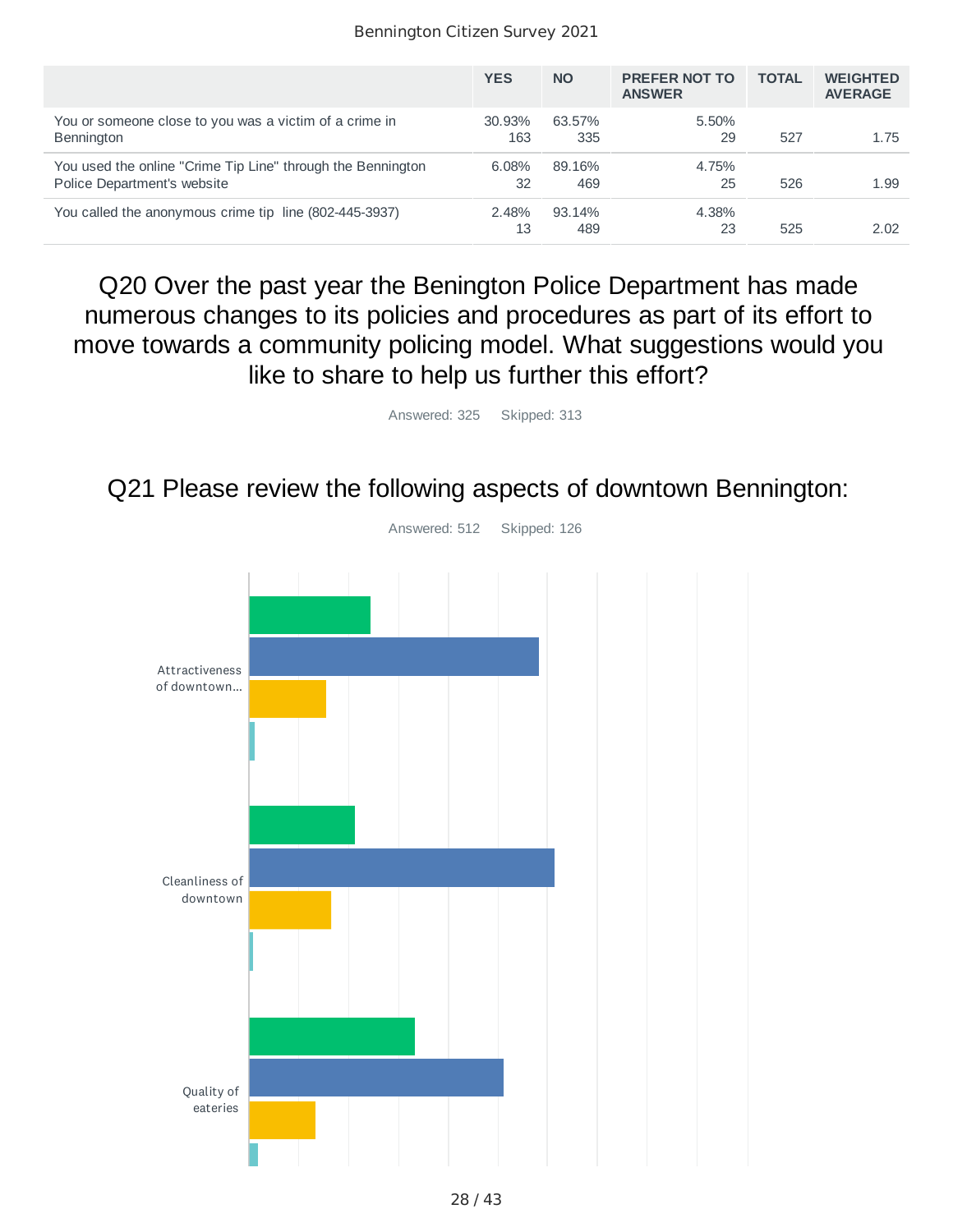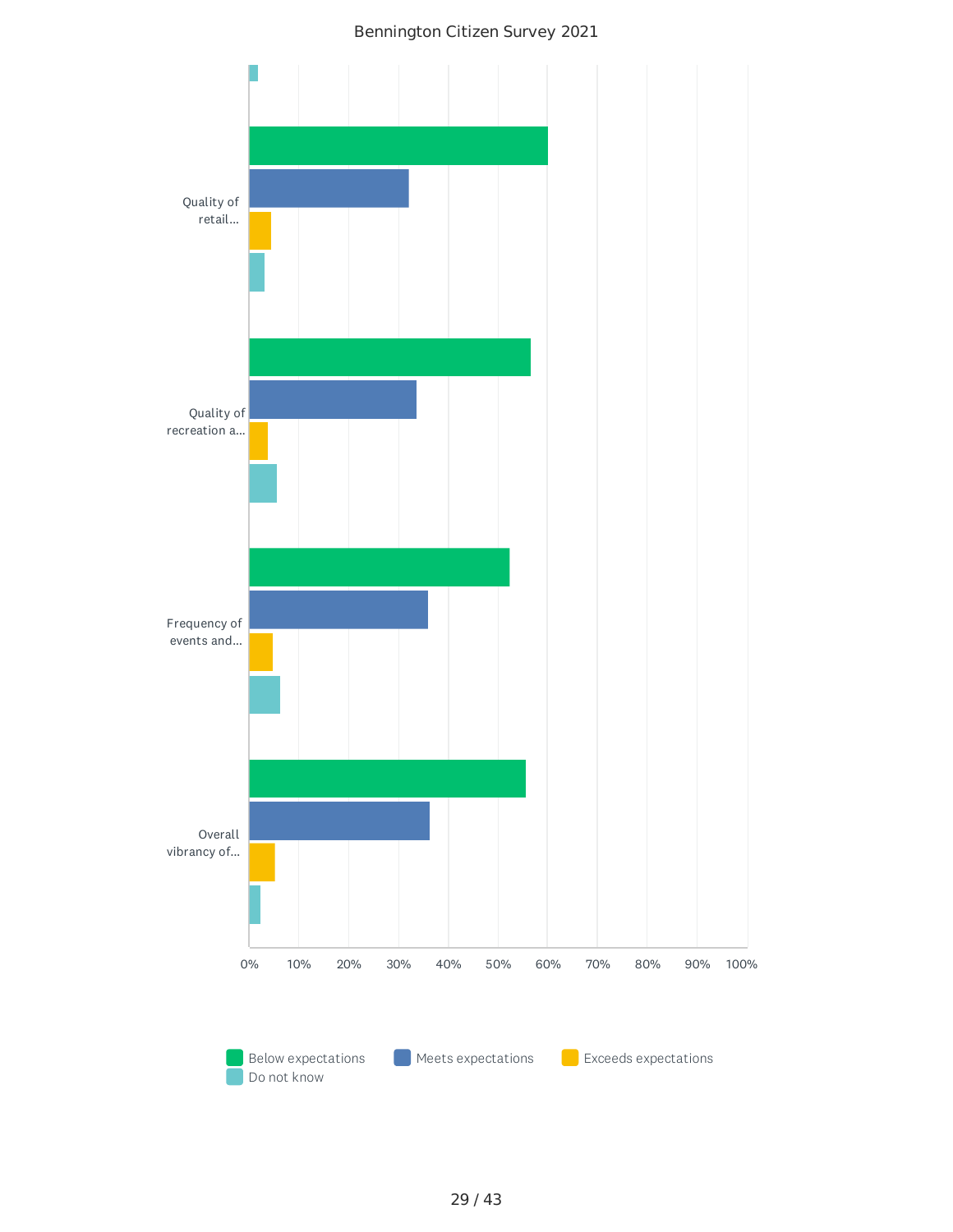|                                            | <b>BELOW</b><br><b>EXPECTATIONS</b> | <b>MEETS</b><br><b>EXPECTATIONS</b> | <b>EXCEEDS</b><br><b>EXPECTATIONS</b> | <b>DO NOT</b><br><b>KNOW</b> | <b>TOTAL</b> | <b>WEIGHTED</b><br><b>AVERAGE</b> |
|--------------------------------------------|-------------------------------------|-------------------------------------|---------------------------------------|------------------------------|--------------|-----------------------------------|
| Attractiveness of downtown<br>streetscape  | 24.61%<br>126                       | 58.40%<br>299                       | 15.63%<br>80                          | 1.37%                        | 512          | 1.94                              |
| Cleanliness of downtown                    | 21.29%<br>109                       | 61.33%<br>314                       | 16.60%<br>85                          | 0.78%<br>4                   | 512          | 1.97                              |
| Quality of eateries                        | 33.46%<br>171                       | 51.08%<br>261                       | 13.50%<br>69                          | 1.96%<br>10                  | 511          | 1.84                              |
| Quality of retail experience               | 60.08%<br>307                       | 32.29%<br>165                       | 4.50%<br>23                           | 3.13%<br>16                  | 511          | 1.51                              |
| Quality of recreation and<br>entertainment | 56.64%<br>290                       | 33.59%<br>172                       | 3.91%<br>20                           | 5.86%<br>30                  | 512          | 1.59                              |
| Frequency of events and<br>programs        | 52.55%<br>268                       | 36.08%<br>184                       | 4.90%<br>25                           | 6.47%<br>33                  | 510          | 1.65                              |
| Overall vibrancy of<br>downtown            | 55.73%<br>282                       | 36.56%<br>185                       | 5.34%<br>27                           | 2.37%<br>12                  | 506          | 1.54                              |

## Q22 What features would improve the vibrancy of downtown Bennington? Please check all that apply.



30 / 43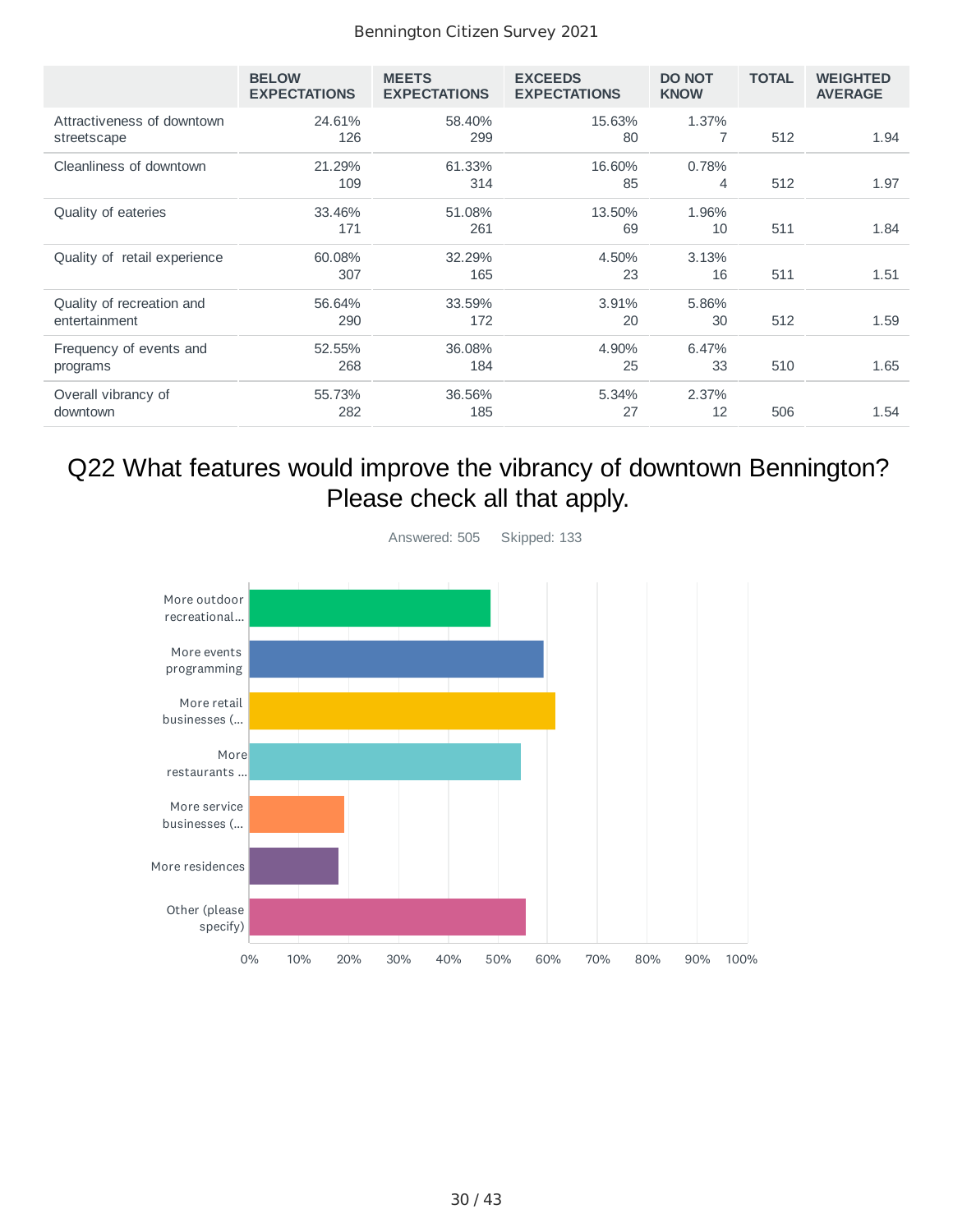| <b>ANSWER CHOICES</b>                                                             | <b>RESPONSES</b> |     |
|-----------------------------------------------------------------------------------|------------------|-----|
| More outdoor recreational/gathering space for the community                       | 48.51%           | 245 |
| More events programming                                                           | 59.21%           | 299 |
| More retail businesses (if so, please indicate what kind in the "other" section)  | 61.58%           | 311 |
| More restaurants (if so, please indicate what kind in the "other" section)        | 54.85%           | 277 |
| More service businesses (if so, please indicate what kind in the "other" section) | 19.21%           | 97  |
| More residences                                                                   | 18.02%           | 91  |
| Other (please specify)                                                            | 55.64%           | 281 |
| Total Respondents: 505                                                            |                  |     |

## Q23 What kind of retail business that we don't currently have is most needed in our downtown?

Answered: 393 Skipped: 245

### Q24 What municipal investment would have the greatest impact on the community?

Answered: 481 Skipped: 157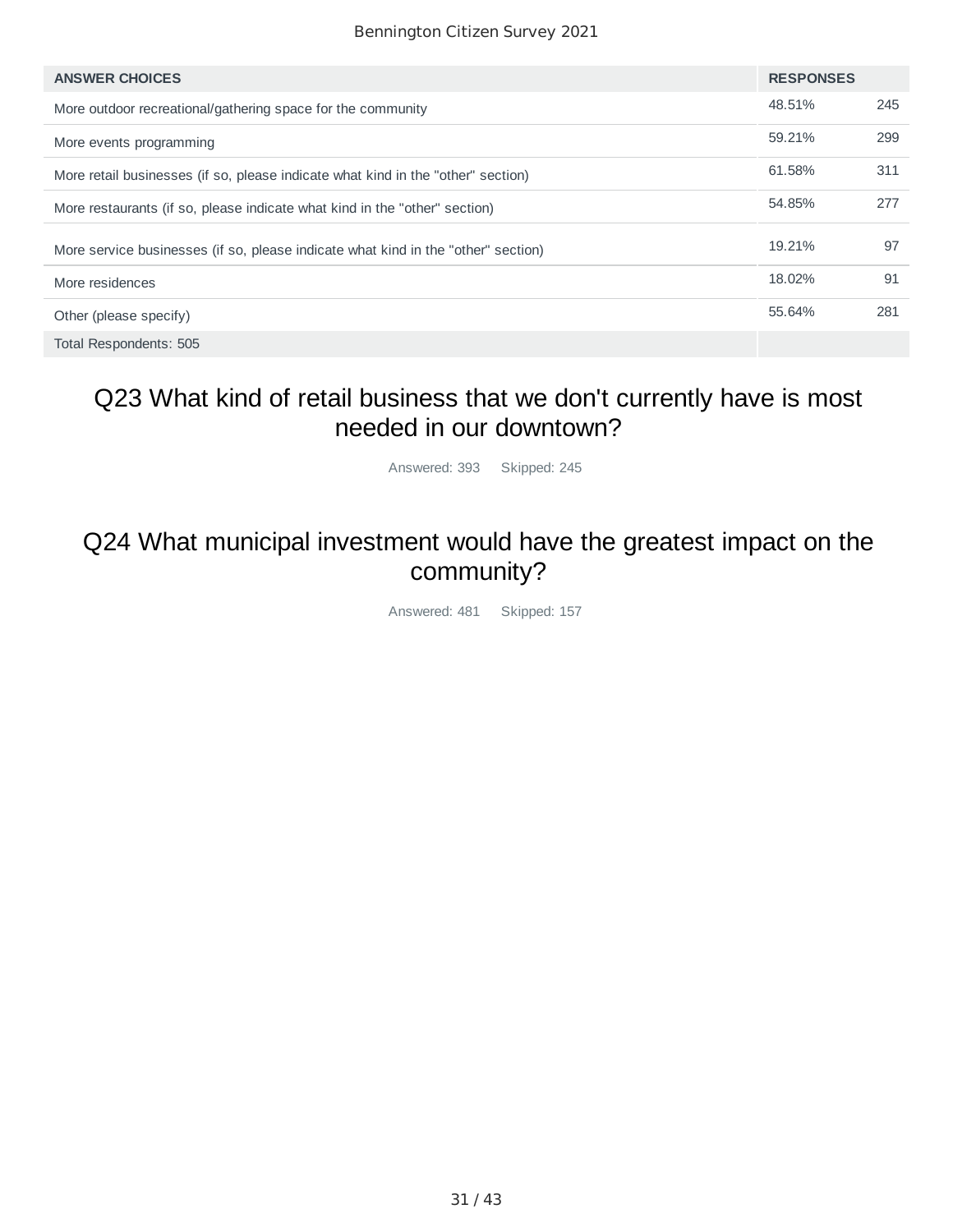

| <b>ANSWER CHOICES</b>                                  | <b>RESPONSES</b> |     |
|--------------------------------------------------------|------------------|-----|
| Re-development of vacant and/or blighted properties    | 68.61%           | 330 |
| Water and sewer infrastructure                         | 15.38%           | 74  |
| Highways and bridges                                   | 8.94%            | 43  |
| Facilitating a downtown food market                    | 54.05%           | 260 |
| Facilitating a downtown hardware store                 | 35.97%           | 173 |
| Facilitating new or restored housing                   | 37.63%           | 181 |
| Energy conservation                                    | 17.67%           | 85  |
| Generation of energy from renewable sources            | 21.41%           | 103 |
| Enhanced recreational activities                       | 35.14%           | 169 |
| Additional bike and pedestrian paths and right-of-ways | 36.38%           | 175 |
| Total Respondents: 481                                 |                  |     |

## Q25 Please rate each of the non-municipal assets:

Answered: 511 Skipped: 127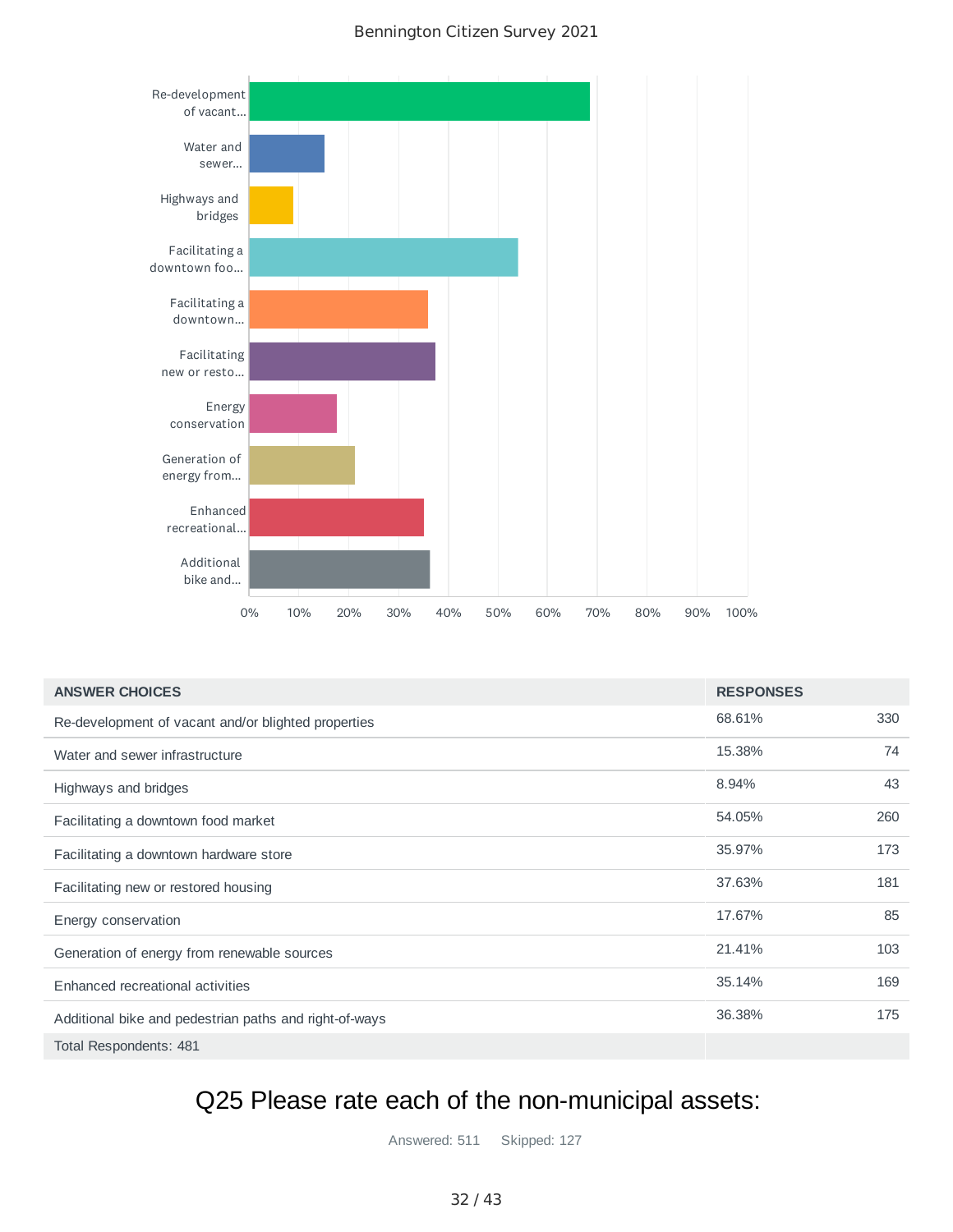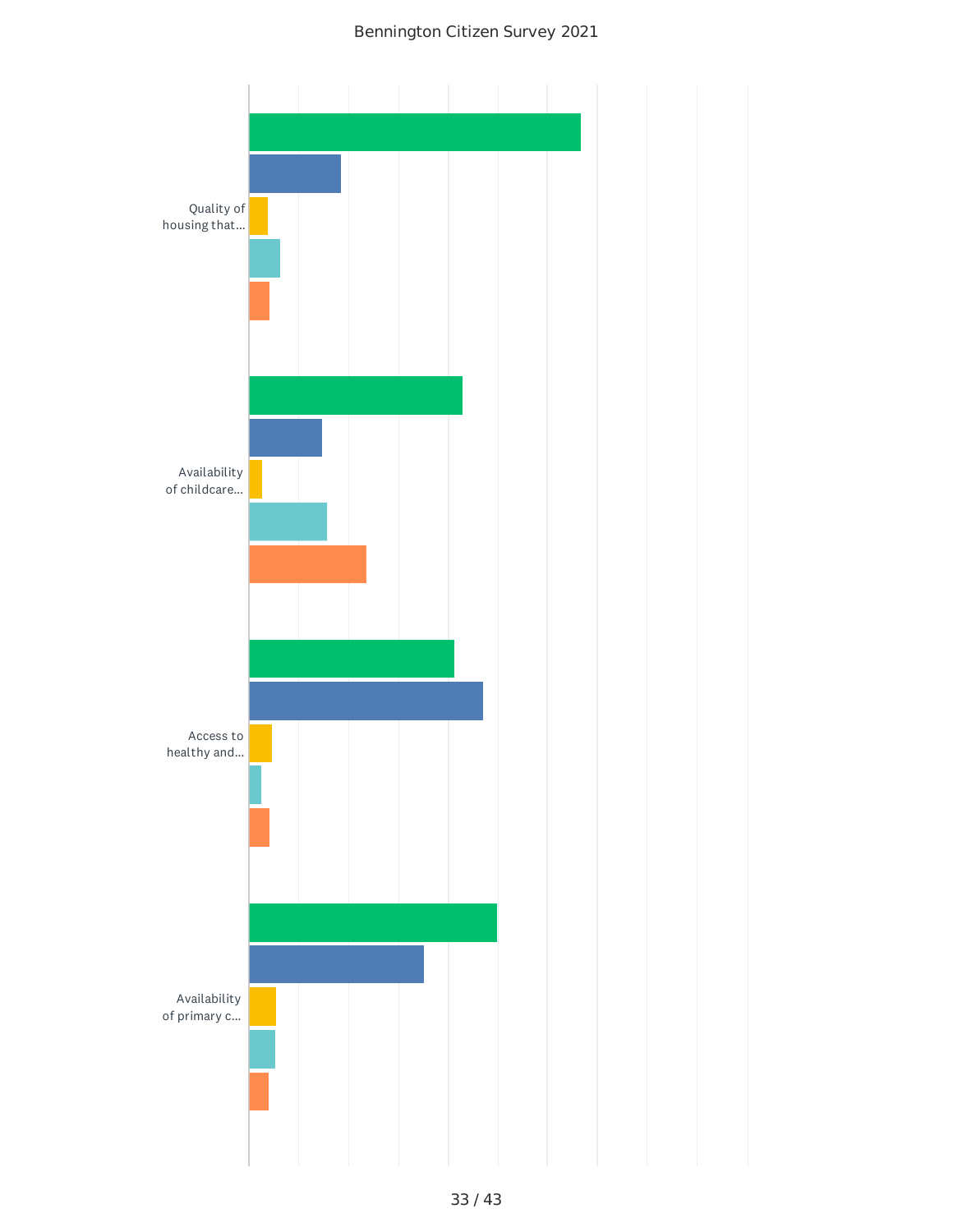

Below expectations **Meets expectations** Exceeds expectations Do not know N/A

|                                          | <b>BELOW</b><br><b>EXPECTATIONS</b> | <b>MEETS</b><br><b>EXPECTATIONS</b> | <b>EXCEEDS</b><br><b>EXPECTATIONS</b> | <b>DO NOT</b><br><b>KNOW</b> | <b>N/A</b>    | <b>TOTAL</b> | <b>WEIGHTED</b><br><b>AVERAGE</b> |
|------------------------------------------|-------------------------------------|-------------------------------------|---------------------------------------|------------------------------|---------------|--------------|-----------------------------------|
| Quality of housing<br>that is affordable | 66.80%<br>340                       | 18.47%<br>94                        | 3.93%<br>20                           | 6.48%<br>33                  | 4.32%<br>22   | 509          | 1.63                              |
| Availability of<br>childcare services    | 43.14%<br>220                       | 14.71%<br>75                        | 2.75%<br>14                           | 15.69%<br>80                 | 23.73%<br>121 | 510          | 2.62                              |
| Access to healthy<br>and affordable food | 41.34%<br>210                       | 47.05%<br>239                       | 4.72%<br>24                           | 2.56%<br>13                  | 4.33%<br>22   | 508          | 1.81                              |
| Availability of primary<br>care services | 49.80%<br>253                       | 35.24%<br>179                       | 5.51%<br>28                           | 5.31%<br>27                  | 4.13%<br>21   | 508          | 1.79                              |
| Quality of public K-6<br>education       | 38.43%<br>196                       | 32.35%<br>165                       | 3.14%<br>16                           | 10.59%<br>54                 | 15.49%<br>79  | 510          | 2.32                              |
| Quality of public 7-12<br>education      | 38.63%<br>197                       | 33.73%<br>172                       | 3.33%<br>17                           | 10.20%<br>52                 | 14.12%<br>72  | 510          | 2.27                              |

Q26 Do you have any children currently enrolled in the Bennington public schools? If so, how many?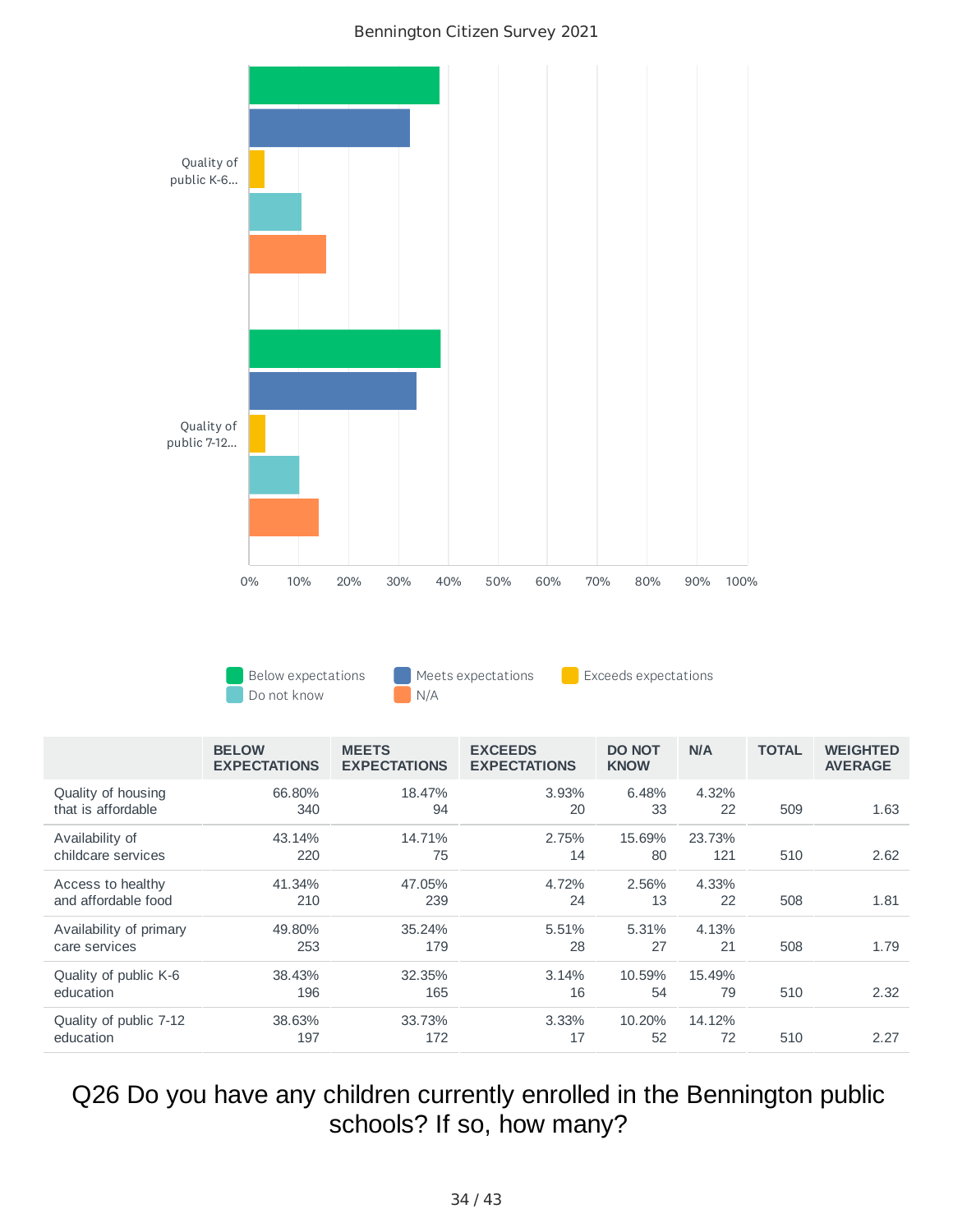Answered: 506 Skipped: 132



| <b>ANSWER CHOICES</b> | <b>RESPONSES</b>        |
|-----------------------|-------------------------|
| $\overline{0}$        | 77.27%<br>391           |
| 1                     | 56<br>11.07%            |
| 2                     | 42<br>8.30%             |
| 3                     | 2.37%<br>12             |
| 4                     | 0.20%<br>1              |
| More than 4           | 0.79%<br>$\overline{4}$ |
| <b>TOTAL</b>          | 506                     |

## Q27 Please rate your overall quality of life in Bennington, with 100 being the highest score.

Answered: 507 Skipped: 131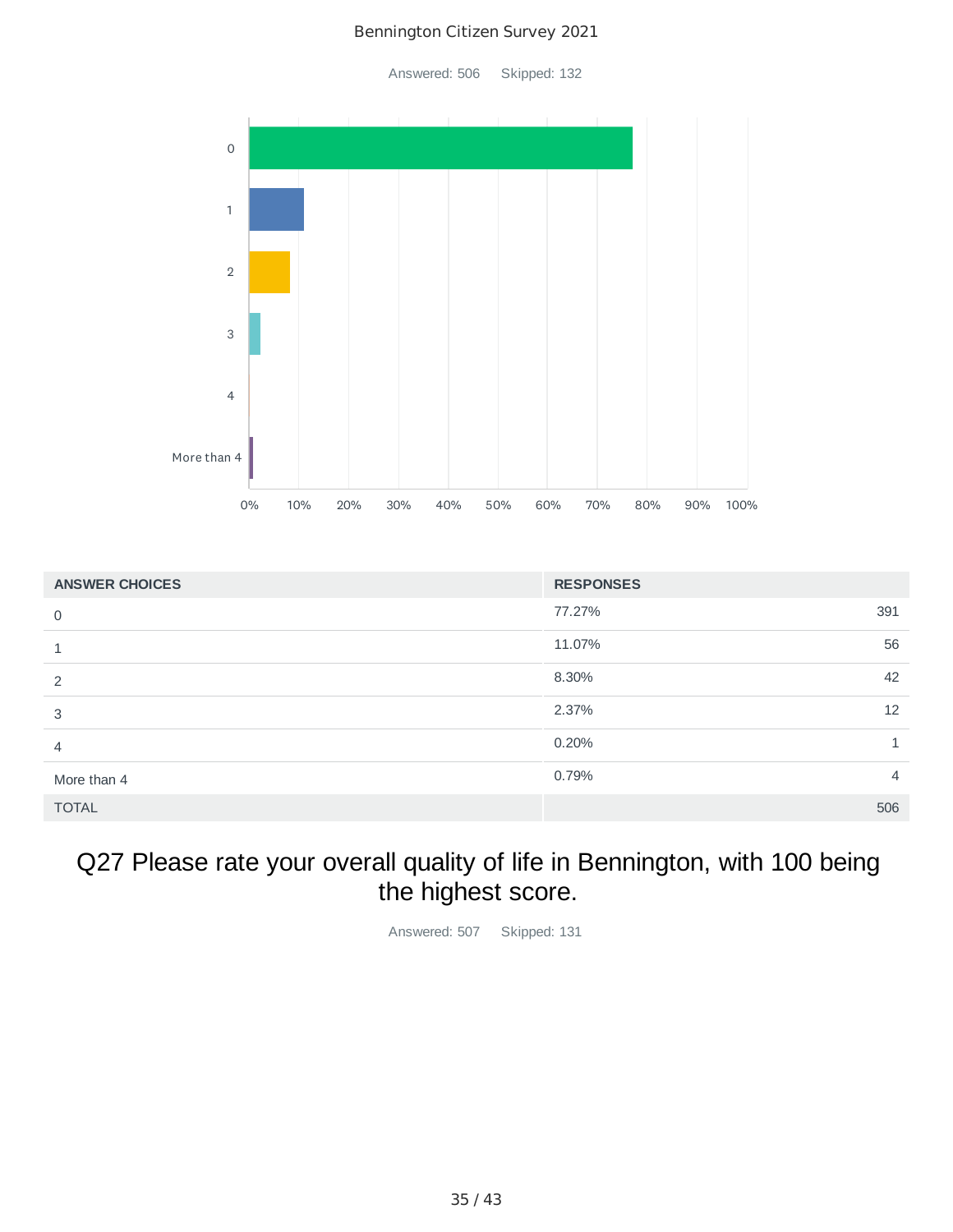Bennington Citizen Survey 2021



| <b>ANSWER CHOICES</b>  | <b>AVERAGE NUMBER</b> | <b>TOTAL NUMBER</b> | <b>RESPONSES</b> |
|------------------------|-----------------------|---------------------|------------------|
|                        | 66                    | 33,328              | 507              |
| Total Respondents: 507 |                       |                     |                  |

## Q28 In the past 6 months were you able to do any of the following? Please check all that apply.



36 / 43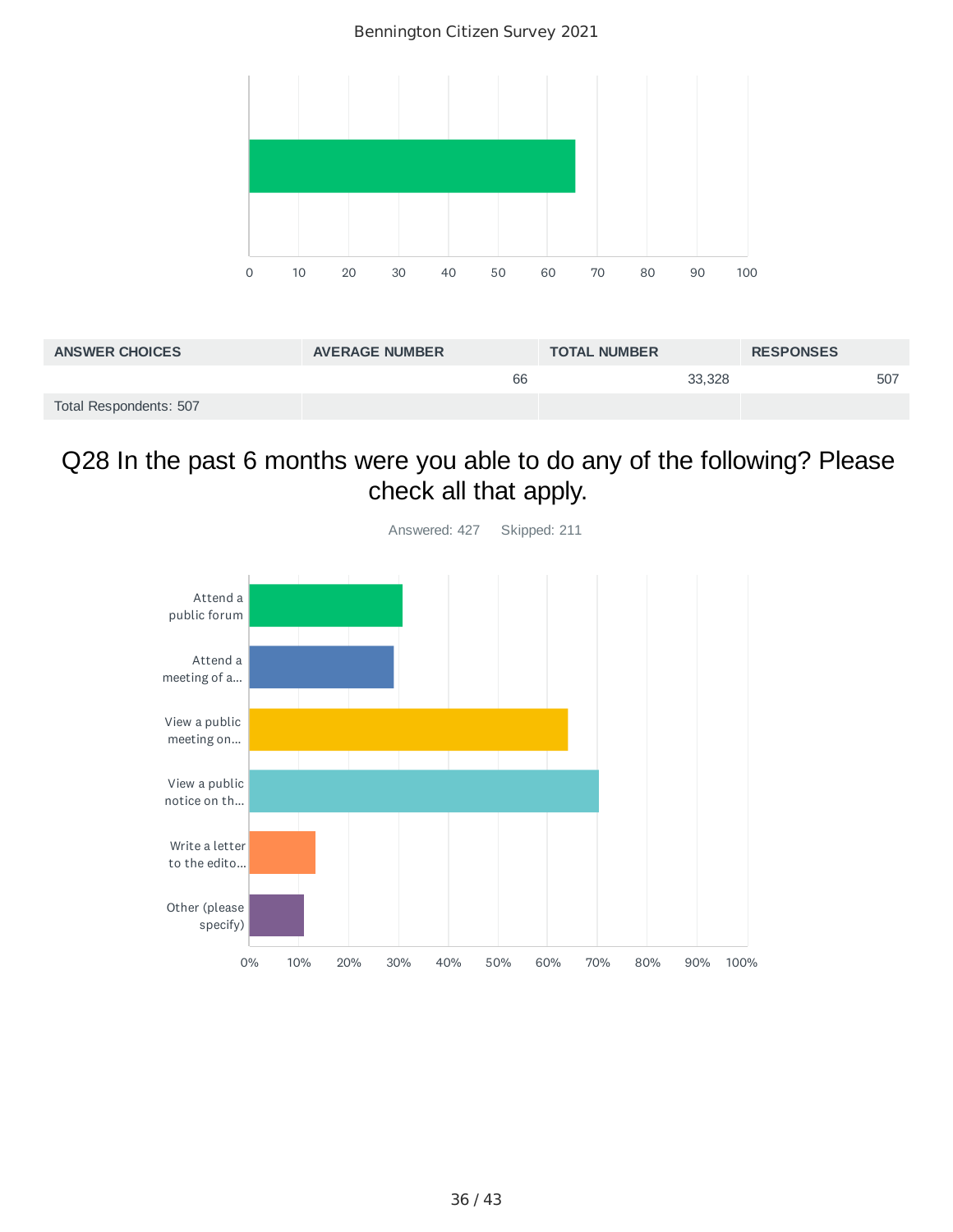| <b>ANSWER CHOICES</b>                                                     | <b>RESPONSES</b> |     |
|---------------------------------------------------------------------------|------------------|-----|
| Attend a public forum                                                     | 30.91%           | 132 |
| Attend a meeting of a local board or commission                           | 29.27%           | 125 |
| View a public meeting on public access television                         | 64.17%           | 274 |
| View a public notice on the Town of Bennington's website or facebook page | 70.26%           | 300 |
| Write a letter to the editor of the newspaper                             | 13.35%           | 57  |
| Other (please specify)                                                    | 11.01%           | 47  |
| Total Respondents: 427                                                    |                  |     |

## Q29 Are you satisfied with the overall performance of Town Government?



| <b>ANSWER CHOICES</b>   | <b>RESPONSES</b> |     |
|-------------------------|------------------|-----|
| Yes                     | 27.35%           | 137 |
| <b>No</b>               | 51.30%           | 257 |
| I need more information | 21.36%           | 107 |
| <b>TOTAL</b>            |                  | 501 |

# Q30 Please rate the performance of the Bennington Select Board

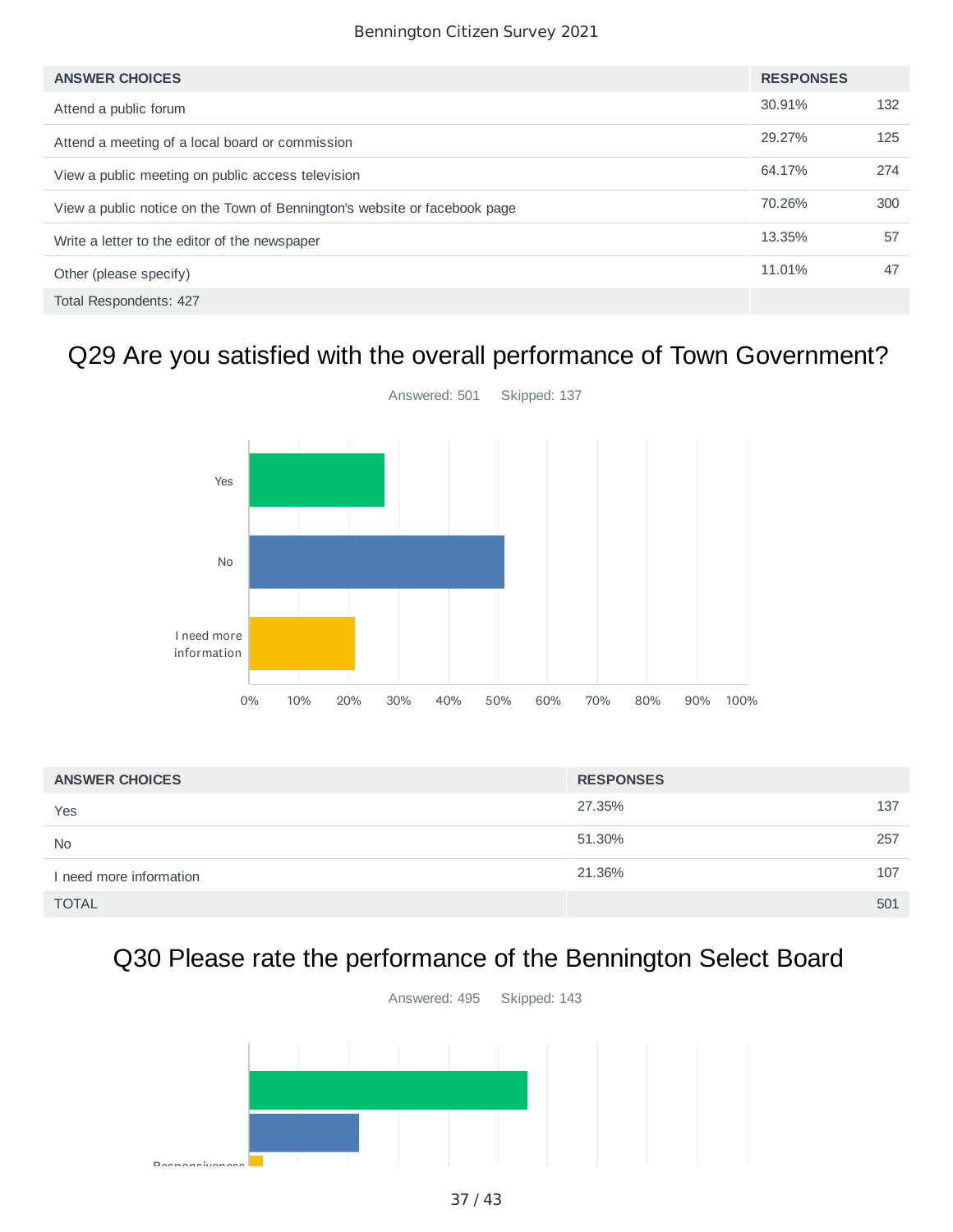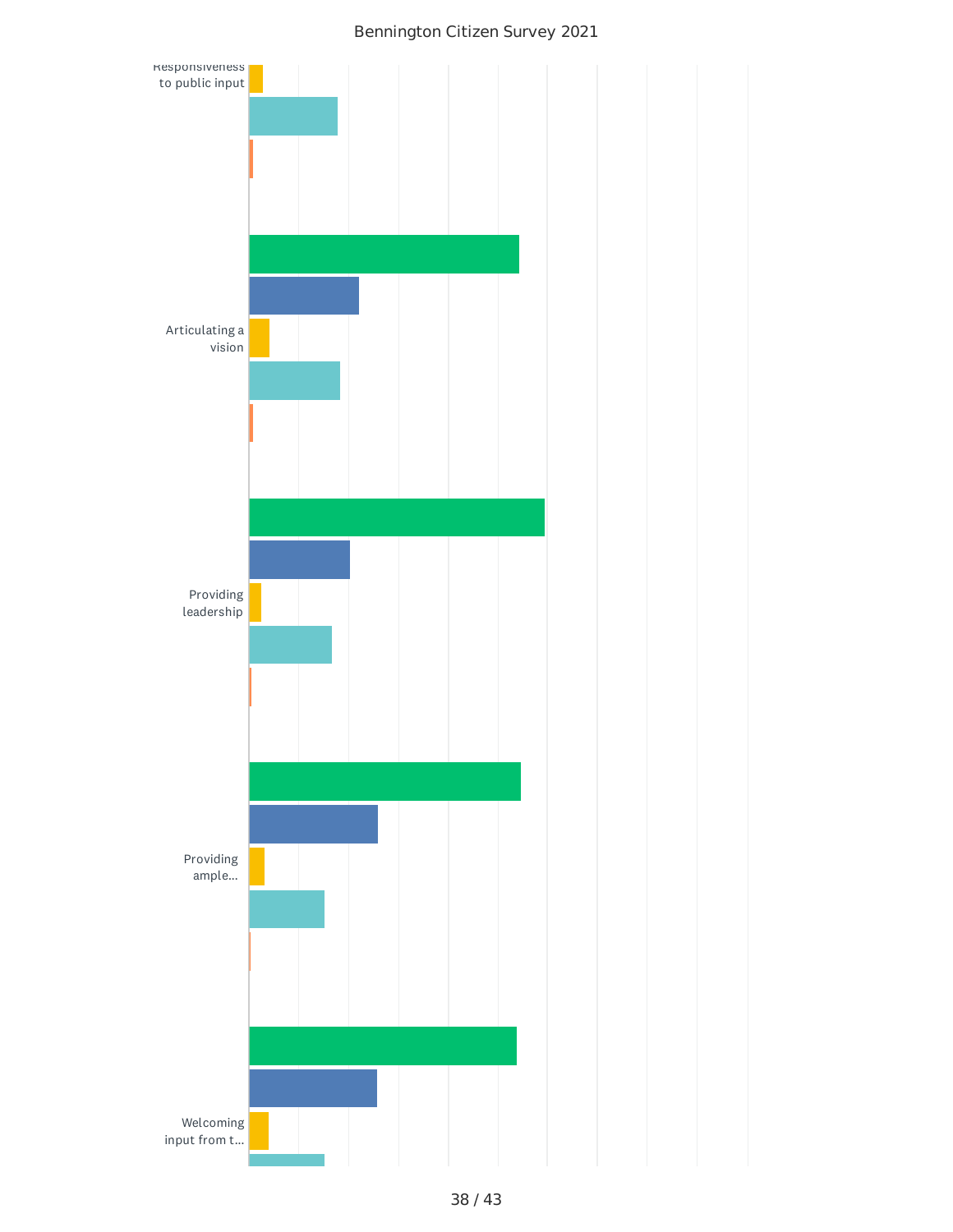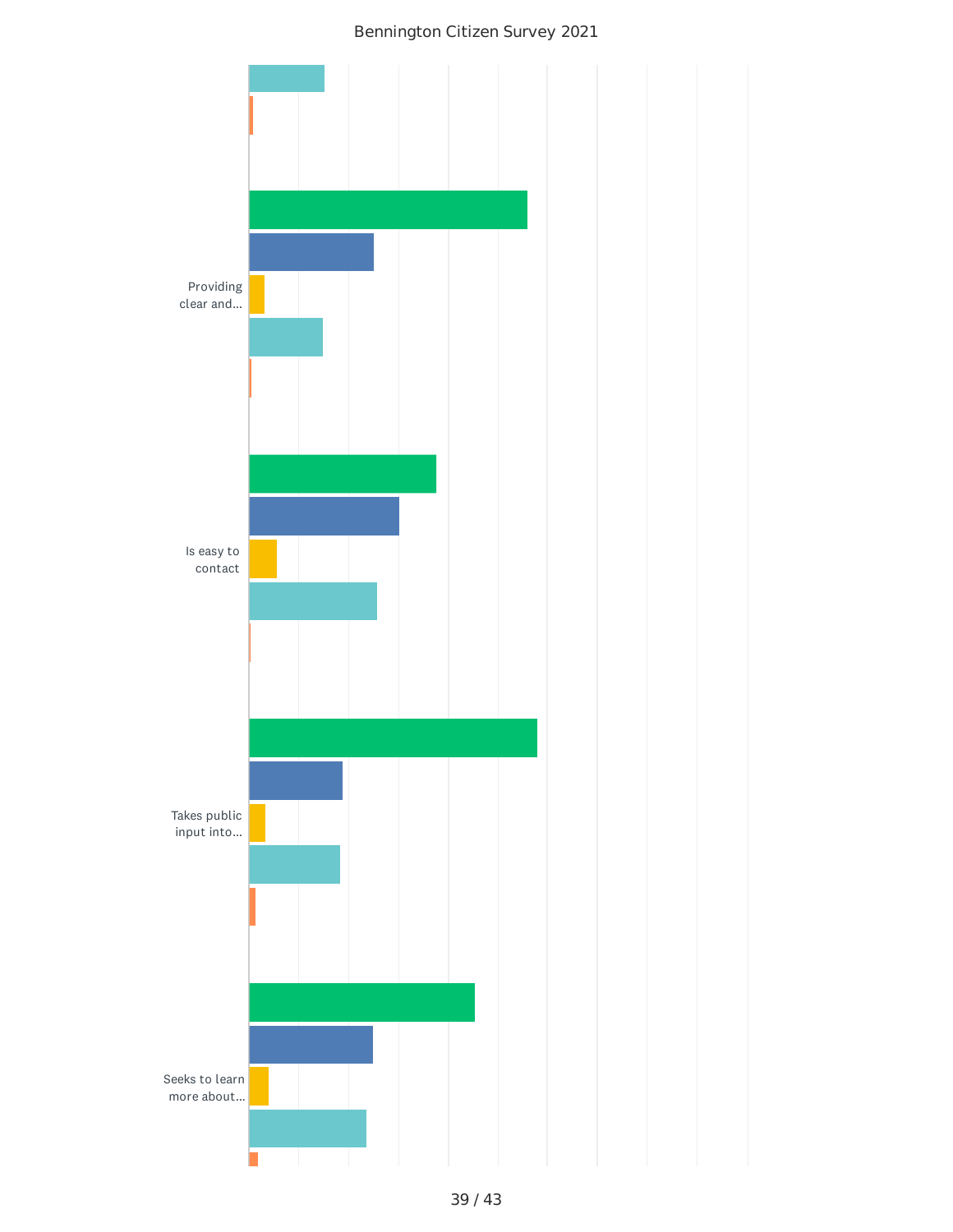

| Below expectations | Meets expectations | Exceeds expectations |
|--------------------|--------------------|----------------------|
| Do not know        | (no label)         |                      |

ſ

|                                                                                                     | <b>BELOW</b><br><b>EXPECTATIONS</b> | <b>MEETS</b><br><b>EXPECTATIONS</b> | <b>EXCEEDS</b><br><b>EXPECTATIONS</b> | <b>DO</b><br><b>NOT</b><br><b>KNOW</b> | (NO<br>LABEL) | <b>TOTAL</b> | <b>WEIGHTED</b><br><b>AVERAGE</b> |
|-----------------------------------------------------------------------------------------------------|-------------------------------------|-------------------------------------|---------------------------------------|----------------------------------------|---------------|--------------|-----------------------------------|
| Responsiveness to<br>public input                                                                   | 56.07%<br>277                       | 22.27%<br>110                       | 3.04%<br>15                           | 17.81%<br>88                           | 0.81%<br>4    | 494          | 1.85                              |
| Articulating a vision                                                                               | 54.47%<br>268                       | 22.15%<br>109                       | 4.27%<br>21                           | 18.29%<br>90                           | 0.81%<br>4    | 492          | 1.89                              |
| Providing leadership                                                                                | 59.39%<br>291                       | 20.41%<br>100                       | 2.65%<br>13                           | 16.94%<br>83                           | 0.61%<br>3    | 490          | 1.79                              |
| Providing ample<br>opportunity to discuss<br>issues in a public setting<br>before making a decision | 54.88%<br>270                       | 26.02%<br>128                       | 3.25%<br>16                           | 15.45%<br>76                           | 0.41%<br>2    | 492          | 1.80                              |
| Welcoming input from<br>the public                                                                  | 54.05%<br>267                       | 25.71%<br>127                       | 4.05%<br>20                           | 15.38%<br>76                           | 0.81%<br>4    | 494          | 1.83                              |
| Providing clear and<br>concise information                                                          | 56.01%<br>275                       | 25.25%<br>124                       | 3.26%<br>16                           | 14.87%<br>73                           | 0.61%<br>3    | 491          | 1.79                              |
| Is easy to contact                                                                                  | 37.70%<br>184                       | 30.33%<br>148                       | 5.74%<br>28                           | 25.82%<br>126                          | 0.41%<br>2    | 488          | 2.21                              |
| Takes public input into<br>account when making<br>decisions                                         | 57.93%<br>285                       | 18.90%<br>93                        | 3.46%<br>17                           | 18.29%<br>90                           | 1.42%<br>7    | 492          | 1.86                              |
| Seeks to learn more<br>about topics before them                                                     | 45.42%<br>223                       | 25.05%<br>123                       | 4.07%<br>20                           | 23.63%<br>116                          | 1.83%<br>9    | 491          | 2.11                              |

## Q31 What is the best way for the Town of Bennington to share information with you?

Answered: 500 Skipped: 138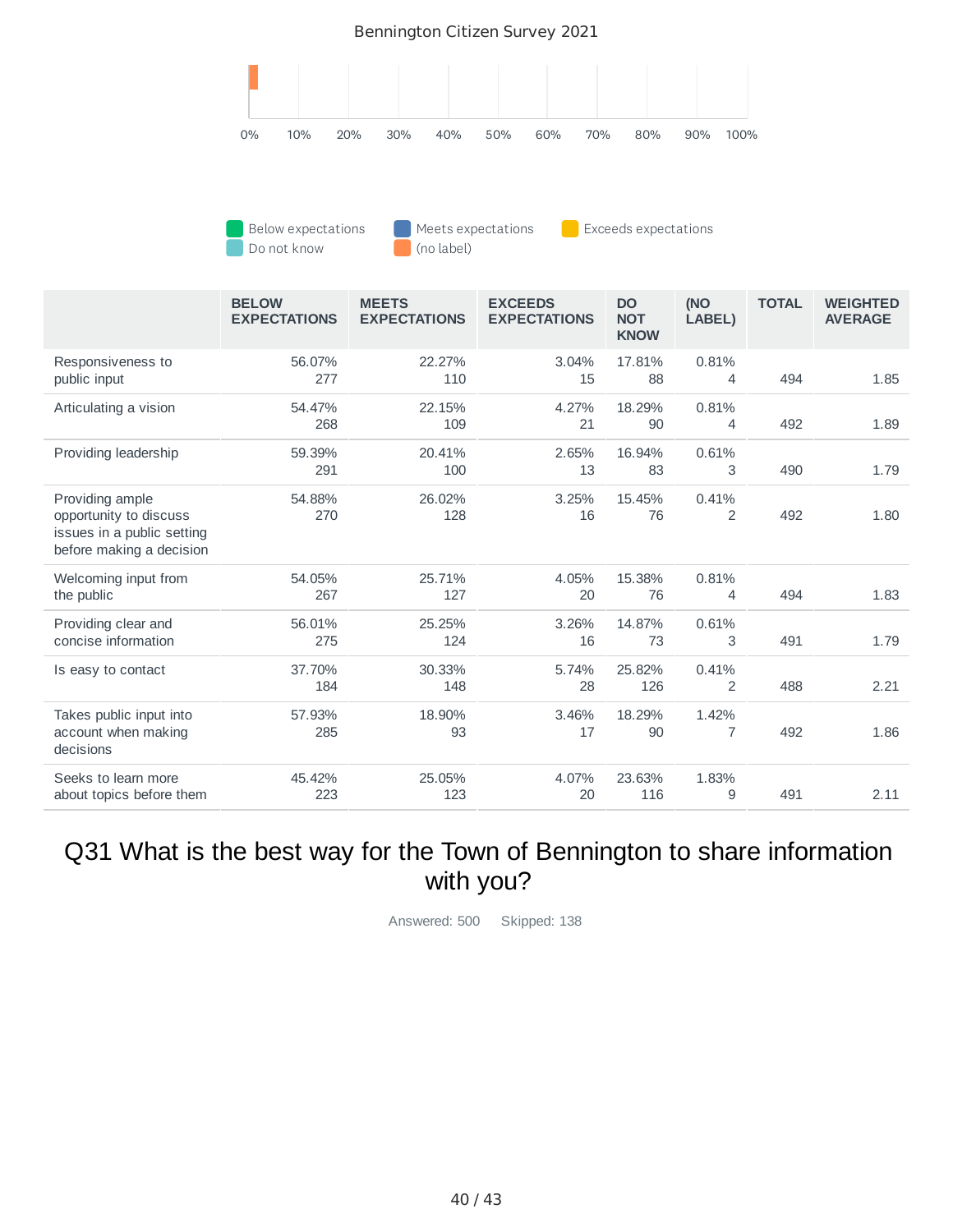

| <b>ANSWER CHOICES</b>   | <b>RESPONSES</b> |     |
|-------------------------|------------------|-----|
| Newspaper notice        | 37.80%           | 189 |
| <b>Public Access TV</b> | 19.40%           | 97  |
| Town Website            | 47.80%           | 239 |
| Social Media            | 60.20%           | 301 |
| Front Porch Forum       | 22.40%           | 112 |
| Email                   | 33.80%           | 169 |
| <b>Direct Mail</b>      | 32.40%           | 162 |
| Other (please specify)  | 5.40%            | 27  |
| Total Respondents: 500  |                  |     |

# Q32 Please rate the following aspects of the Town of Bennington Staff.

Answered: 494 Skipped: 144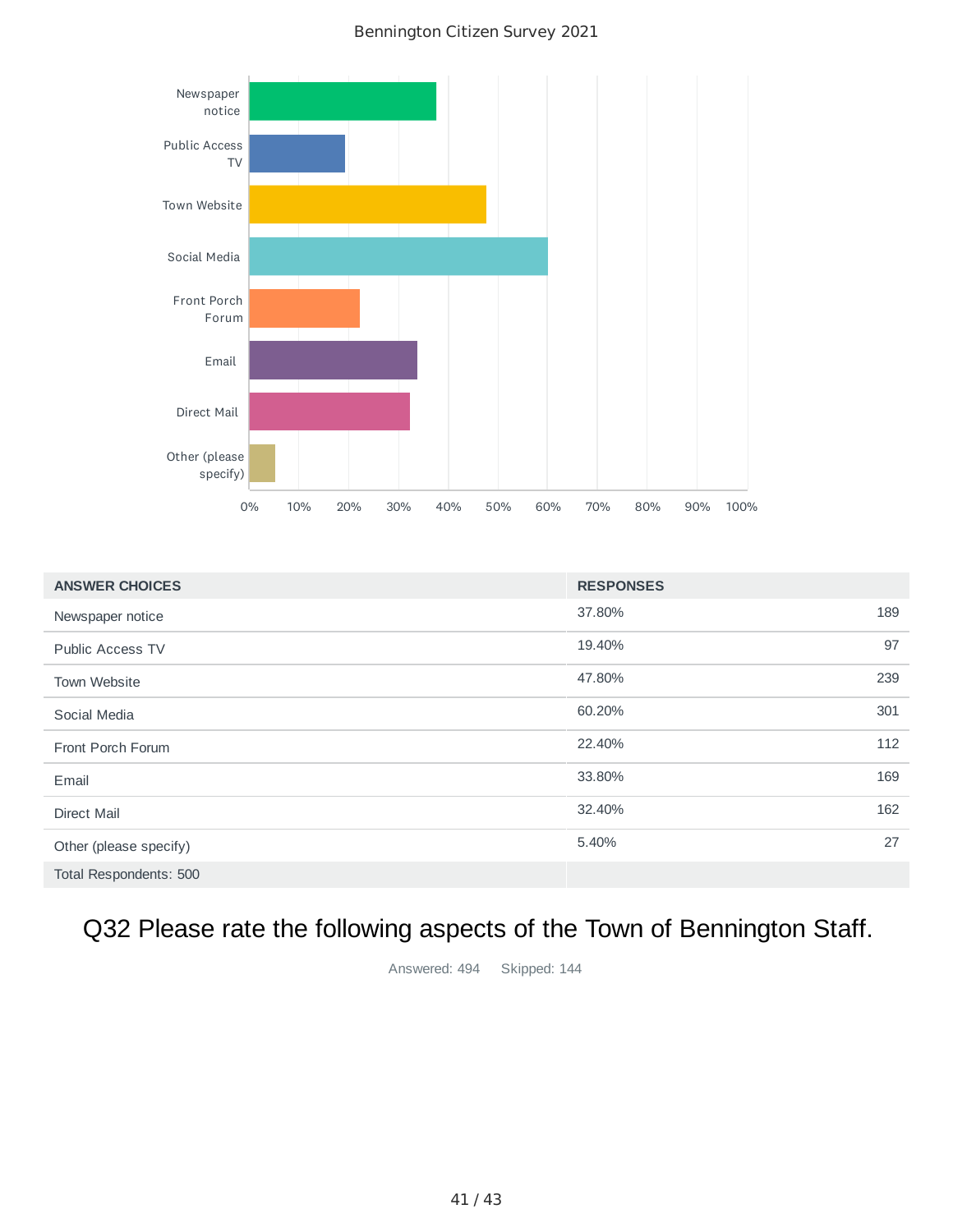